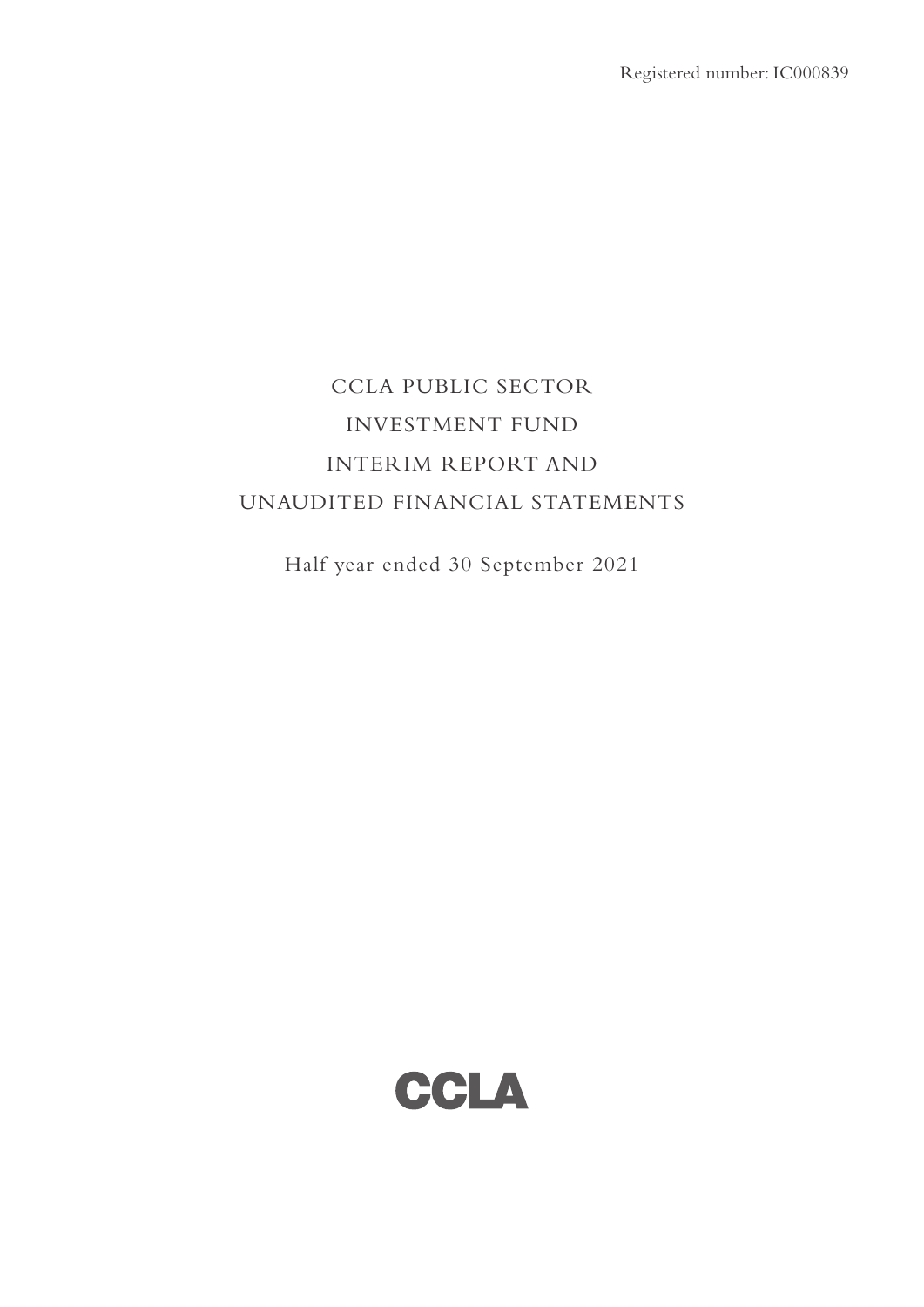#### **CONTENTS**

| Report of the Authorised Corporate Director                                                               | 03 |
|-----------------------------------------------------------------------------------------------------------|----|
| Report of the Investment Manager*                                                                         | 05 |
| Responsibilities of and certification of the financial statements<br>by the Authorised Corporate Director | 09 |
| Risk and reward indicator                                                                                 | 10 |
| Comparative table                                                                                         | 11 |
| Portfolio statement*                                                                                      | 13 |
| Statement of total return                                                                                 | 17 |
| Statement of change in net assets attributable to shareholders                                            | 17 |
| Balance sheet                                                                                             | 18 |
| Note to the financial statements                                                                          | 19 |
| Distribution table                                                                                        | 20 |
| Details of the Board*                                                                                     | 21 |
|                                                                                                           |    |

\*Collectively, these comprise the Authorised Corporate Director's Report.

**Disability Discrimination Act 1995**  Extracts from the Interim Report and Unaudited Financial Statements are available in large print and audio formats.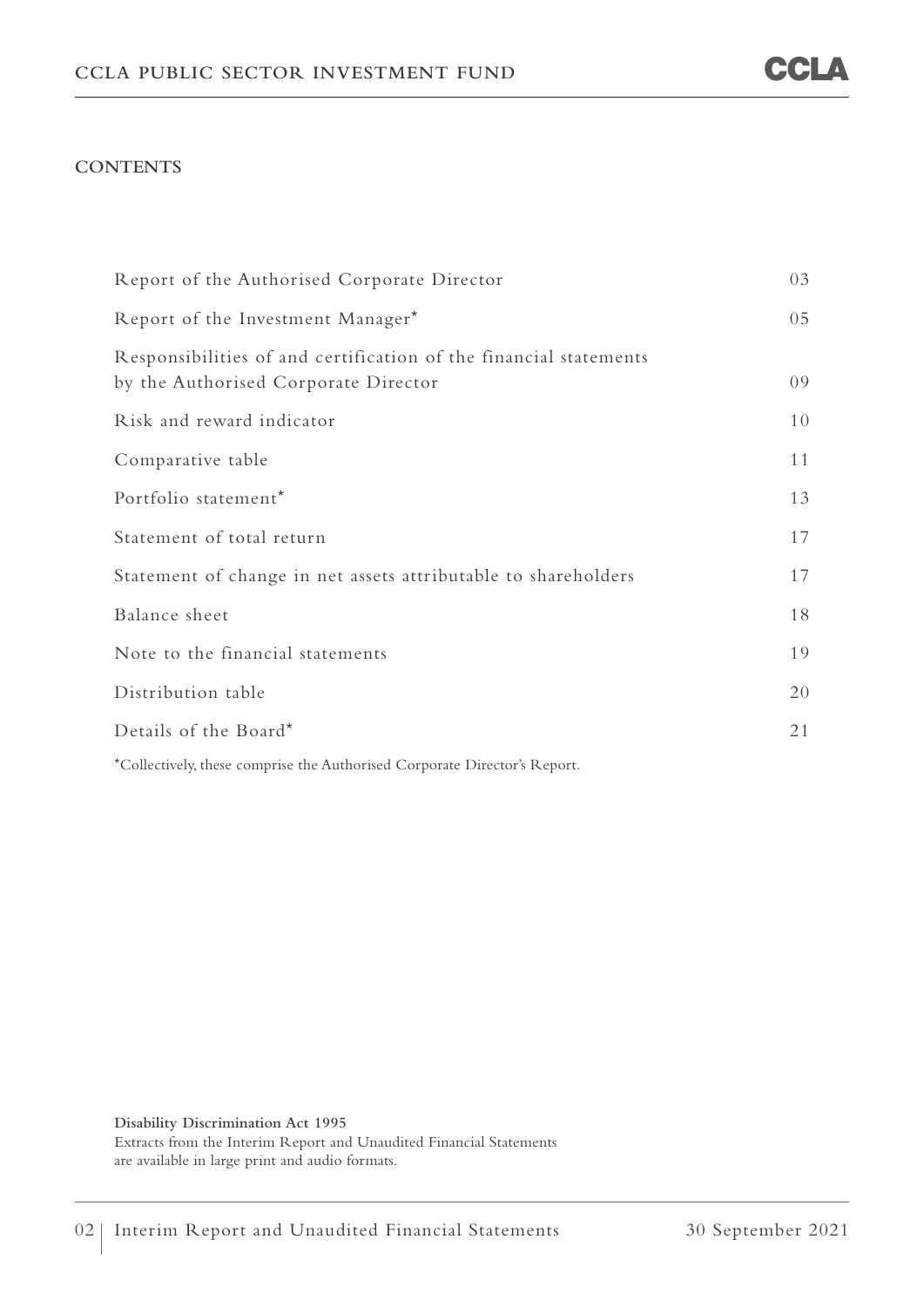## **REPORT OF THE AUTHORISED CORPORATE DIRECTOR for the half year ended 30 September 2021 (unaudited)**

We are pleased to present the Interim Report and Unaudited Financial Statements for the CCLA Public Sector Investment Fund (the Company) for the half year ended 30 September 2021. The Company is an umbrella company which currently has one Sub-Fund, The Public Sector Deposit Fund (PSDF or Sub-Fund).

Shareholders are not liable for the debts of the Company. A shareholder is not liable to make any further payment to the Company after the purchase price of the shares has been paid.

The scheme property of the Company and PSDF will normally be valued at 12:00pm on each dealing day for the purpose of calculating the price at which shares in the Company may be issued, sold, repurchased or redeemed. The Authorised Corporate Director (ACD) reserves the right to revalue the Company or PSDF at any time, if it considers it desirable to do so.

The Company is a UK Undertaking for Collective Investment in Transferable Securities Scheme (UK UCITS Scheme) constituting a Qualifying Money Market Fund (QMMF); investors should note the restrictions set out in the Prospectus and that the investment objectives and policies must meet the conditions specified in the Financial Conduct Authority's (FCA) definition of a QMMF. PSDF is a short term Low Volatility Net Asset Value Money Market Fund (LVNAV MMF).

The investment objective of PSDF is to maximise the current income consistent with the preservation of principal and liquidity by investing in a diversified portfolio of high quality sterling denominated deposits and instruments. The primary objective is to maintain the net asset value of the Sub-Fund at par (net of earnings). As an LVNAV MMF, shares in PSDF will be issued or redeemed at a price equal to par. Under extreme conditions, if the net asset value (NAV) deviates from par by more than 0.20%, subscriptions and redemptions will be based on the variable NAV (as calculated in accordance with Article 30 of The European Money Market Funds Regulation (MMF Regulation).

Further details about the Company and PSDF are contained in the Prospectus which is available from the ACD and on its website www.ccla.co.uk.

#### **Authorised status**

The Company is an open ended investment company with variable capital under Regulation 14 (authorisation) of the Open Ended Investment Company Regulations 2001 (OEIC Regulations). The Company was incorporated in England and Wales on 6 December 2010 and is authorised and regulated by the FCA. The Company is classified as a UK UCITS Scheme constituting PSDF which is a QMMF and complies with the FCA's Collective Investment Schemes Sourcebook (COLL Sourcebook).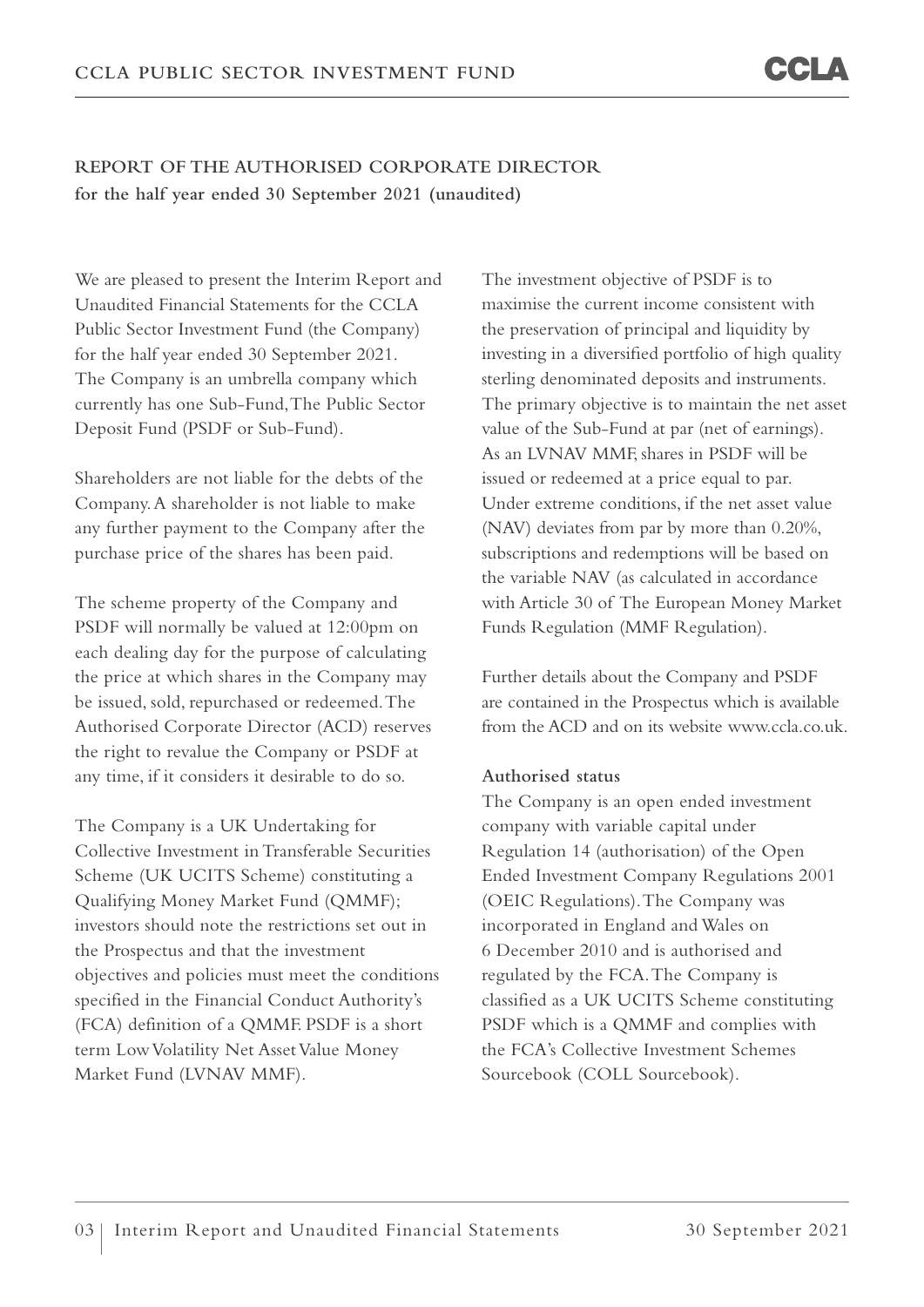## **REPORT OF THE AUTHORISED CORPORATE DIRECTOR for the half year ended 30 September 2021 (unaudited)**

PSDF is a Sub-Fund approved by the FCA as a LVNAV MMF, which is a short term MMF and is authorised as such in accordance with the provisions of the MMF Regulation.

### **Risk and reward profile**

PSDF utilises a Synthetic Risk and Reward Indicator (SRRI) to provide investors with a meaningful indication of the overall risk and reward profile of the Sub-Fund. Further detail is set out in the Risk and Reward Profile section.

CCLA Investment Management Limited Authorised Corporate Director 23 November 2021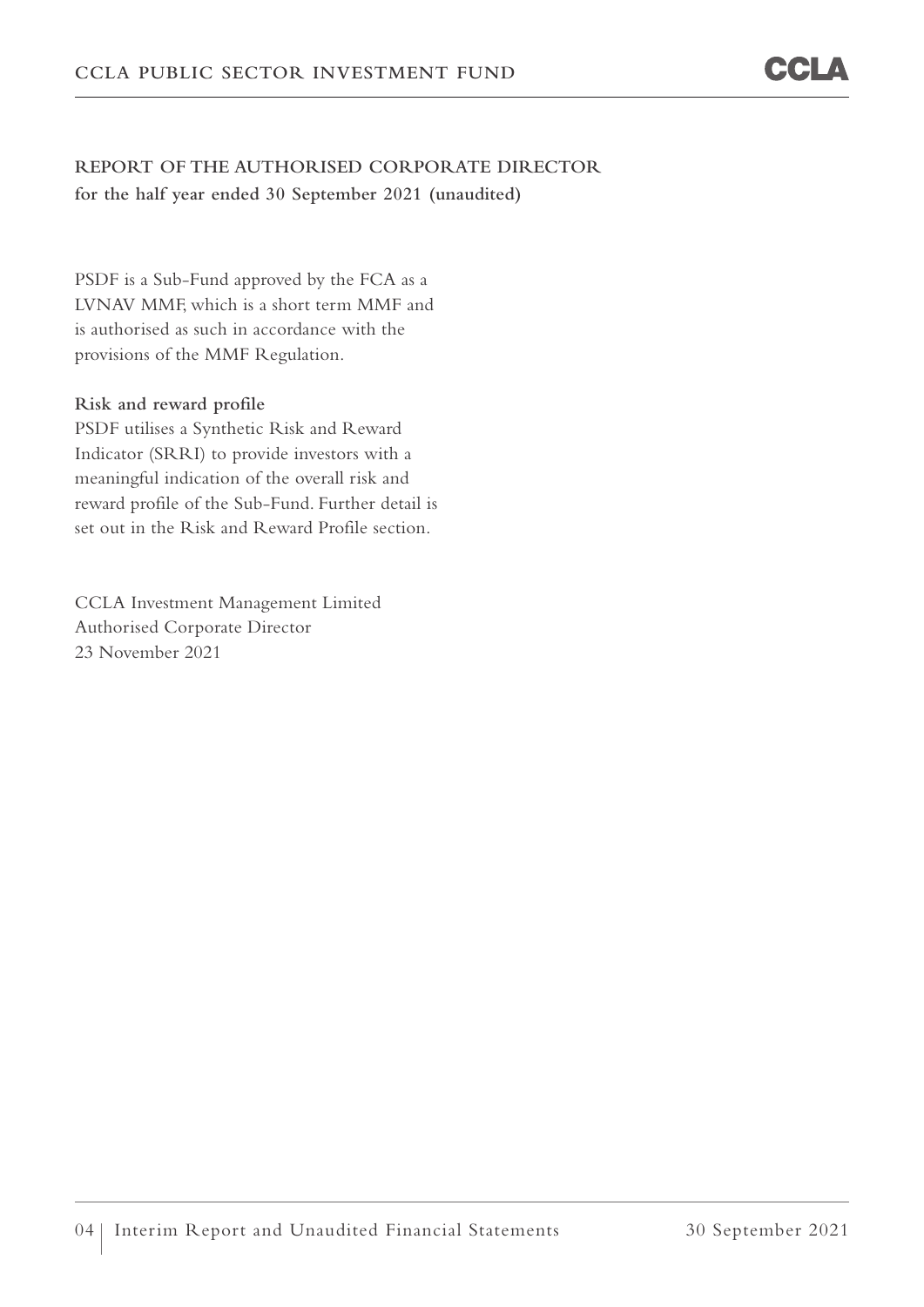**Sub-Fund objective and investment policy**  The PSDF investment objective is to maximise the current income consistent with the preservation of principal and liquidity by investing in a diversified portfolio of high-quality sterling denominated deposits and instruments. The primary objective is to maintain the net asset value of PSDF at par (net of earnings).

#### **Fund Review**

The Sub-Fund's AAAmmf rating was affirmed on 10 September 2021 by the credit rating agency, Fitch Ratings. The rating reflects the Sub-Fund's extremely strong capacity to achieve the investment objectives of preserving principal and providing shareholder liquidity through limiting credit, market and liquidity risk. The main drivers of the 'AAAmmf' rating are the high credit quality of the portfolio, the limited range of invested security types and the Sub-Fund's highly conservative investment guidelines.

The value of the Sub-Fund at the end of this reporting period was  $\sqrt{2}$ , 1.535 billion, with a weighted average maturity of 50.72 days; on 31 March 2021, the value of the Sub-Fund was £1.150 billion and had a duration of 47.52 days. The asset allocation for the reporting period was 45% invested in certificates of deposit, 0% in call accounts and the remaining 55% were in overnight term deposits; the allocation on 31 March 2021 was, 46%, 0%, and 54% respectively.

#### **Responsible Investment Policy**

We monitor our counterparties' Environmental, Social and Governance risk management on a regular basis and take action if necessary. Our research process is based on the work of our Ethical and Responsible Investment Team and their data providers.

#### **Performance**

Over the reporting period the Sub-Fund achieved a total return after management expenses of 0.01%; this was lower than the Sub-Fund's benchmark, the Sterling Overnight Index Average (SONIA), which averaged 0.03%.

#### **Market Review**

The UK economy started the period in a very different position from how it started the calendar year. Although the country was still in lockdown, over 30 million people had been vaccinated, 7-day average case numbers were in the 3,000s – 16 times lower than the January peak – and a phased guidance was put in place to reopen parts of the economy from mid-April.

It was clear that the UK's vaccine rollout was becoming a major tailwind for recovery, and this was perceived likely to support growth in the second half of the year. Headwinds remained, Brexit-related frictions and a narrow agreement on services trade with the European Union were expected to pose as drags to the economy.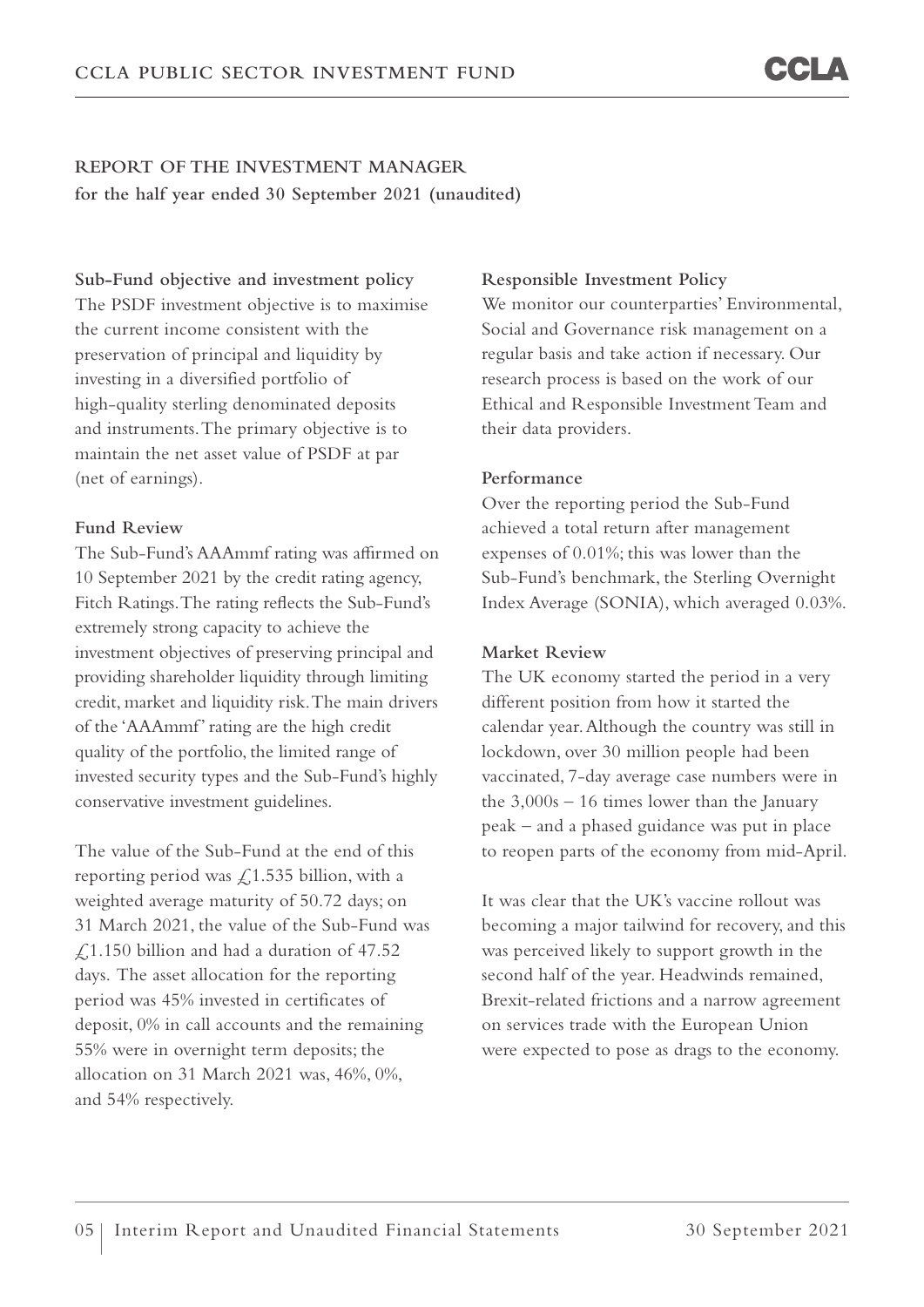By May, the Bank of England (BoE) had updated their UK economic projections. In spite of keeping the Official Bank Rate (OBR) and target stock of asset purchases the same, the Bank had some notable highlights in their report. From a Gross domestic product (GDP) perspective, the BoE expected a fall of around 1.5% in Q1 2021 (less weak than the 4% fall assumed in their February report), and due to the quick vaccine roll out coupled with the easing of restrictions, Q2 GDP was projected to rise sharply, albeit remaining around 5% below pre-pandemic levels.

Unemployment predictions also received a boost against the February report, the BoE said it expected the employment support schemes would keep unemployment in the near-term (Q2 2021) at around 5.2%, while medium-term unemployment could be expected to rise slightly less than originally forecast in February.

Over the summer, inflation became a major discussion point, not just for economists, but it started to impact day-to-day lives in a tangible way, not seen for some time. Given the extreme levels of central bank stimulus still being introduced into the economy and pent-up consumer demand fuelled by record-levels of household savings, many economists and policymakers began taking differing views on how transitory inflation was likely to be. The BoE's view was that CPI would likely rise above the 2% target by the end of 2021, driven by higher energy prices, but these instances would be temporary and would not impact inflation in

the medium term. However, other experts looked to the wider economy (not included in the CPI measure) to highlight the impact stimulus has caused on other parts of the economy. For example, UK house prices increased over 13% year-on-year in June, the highest reading since November 2004, while UK raw material import prices were up almost 60% year-on-year in the same month; unusually even prices of second-hand cars increased to record highs.

As we entered August, it was clear the economic environment was in a completely different place compared to a few months ago. The focus was far removed from the BoE's intentions to use negative interest rates which were under such close focus earlier in the year; instead, the market was beginning to draw its attention on when the central bank would look to tackle the rising inflationary pressures and tighten policy. The BoE had already taken into account a potential increase in energy costs, however, the upshot of over 47% and 54% in natural gas and crude oil prices respectively from the start of the year coupled with their knock-on effects, was unprecedented. Similarly, labour shortages and supply-chain bottlenecks were becoming more acute and these were adding to inflationary pressures. In the August Monetary Policy Report, the BoE did acknowledge that inflation had increased above their 2% target and expected 2021 Q4 and 2022 Q1 CPI inflation to be touching 4% (1.5% higher than anticipated in their May report) before dropping back to 2% in the medium-term. A third of this increase was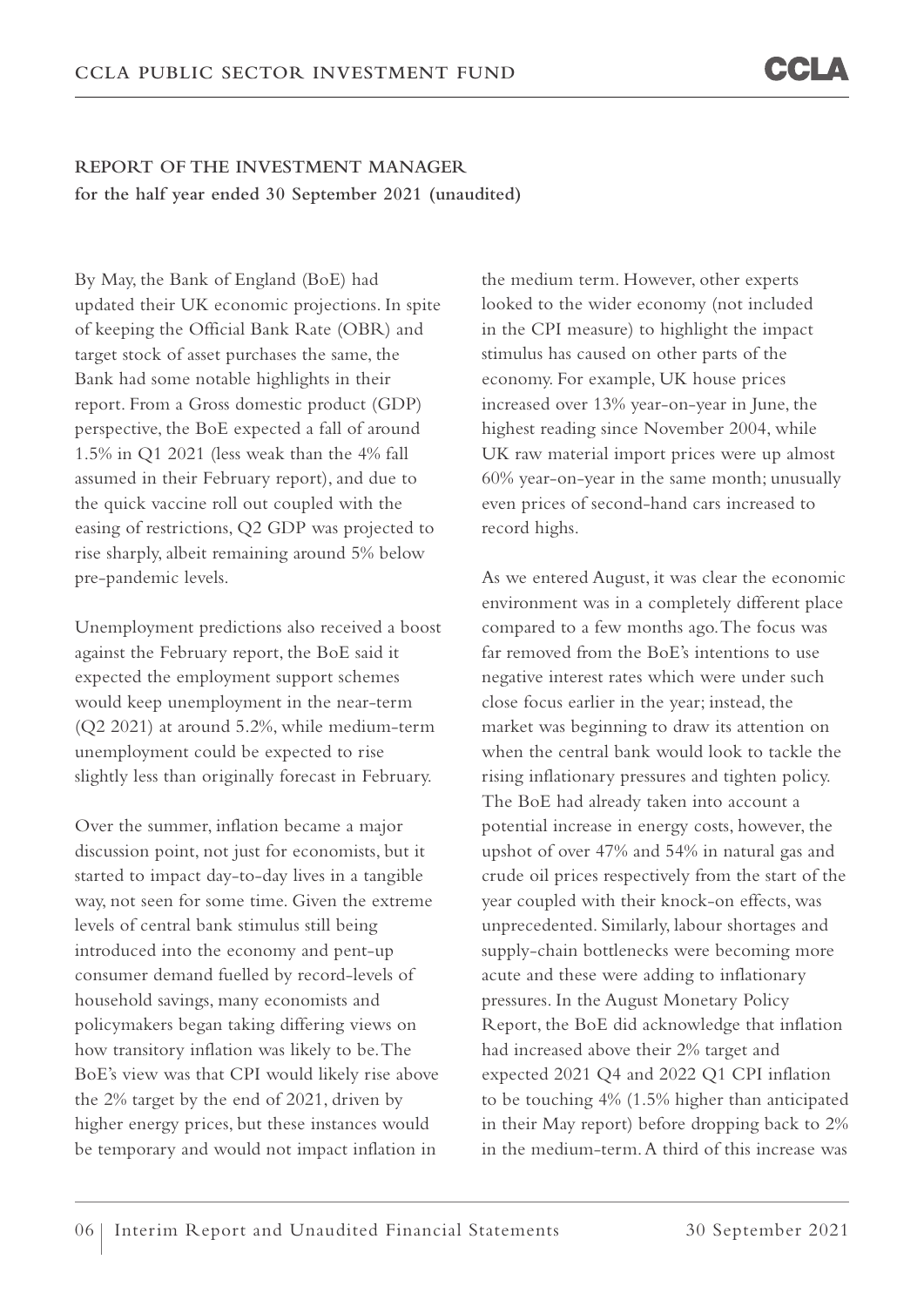projected to be a direct effect of higher energy prices due to oil and gas. Despite this acknowledgement, the policy was not changed at the meeting and market levels broadly remained the same. However, the supply-chain issues were continuing to deteriorate. Serious shortages of HGV drivers caused restaurant chains such as Nando's and KFC to report shortages of poultry with the former having to close 45 of its branches. The knock-on impact of such shortages is having a direct impact on wage inflation; lorry driver wages were up 5.7% between February and July (seven times higher than the average wage growth for all UK jobs).

These issues persisted into September. Energy prices continued to soar with hikes in both electricity and natural gas making their way to residential consumers' energy bills and industrial consumers who buy energy directly from the market. The impact of the latter reached a crucial stage by mid-month. Kwasi Kwarteng, the UK Business Secretary, was involved in several conversations with gas companies and business leaders impacted by high energy costs. Although reassurances were made that UK households would have enough gas to continue through the winter; there were fears that high energy intensive industries such as chemicals, ceramics and steel could be forced to temporarily close due to operations becoming unprofitable; potentially dampening the nascent economic recovery. Energy issues didn't stop there, leaked remarks from a BP executive caused a fuel-shortage scare adding to the economic disruption.

Although each supply-chain shortage has its nuances, a common thread is distribution problems, among which is the HGV driver shortage. Publications are citing various figures on this topic, from the UK losing 25,000 European lorry drivers since Brexit, to a shortage of 100,000 lorry drivers overall. Needless to say, the importance of these drivers are leading companies to review their compensation incentives, such as bonuses and higher pay, to attract new UK drivers. This is a similar story across other industries too, such as customer-facing retail, care workers, hospitality, farming and many more with some surveys showing firms increasing wages by 11% on average for current staff and 13% for new hires within hospitality. Polling data reported these wage pressures are then finding their way into consumer prices, nearly one-third of the 500 firms polled suggested prices would need to increase within the next six months to make up for the disruption.

It would not be fair to say all these issues are a direct result of the BoE's or UK Government's stimulus programs. Almost every issue, whether it be energy costs, semi-conductor shortages, or even a drop in HGV drivers are the result of several factors causing perfect storms across an interconnected global market. Having said that, these issues have not gone unheard by policymakers.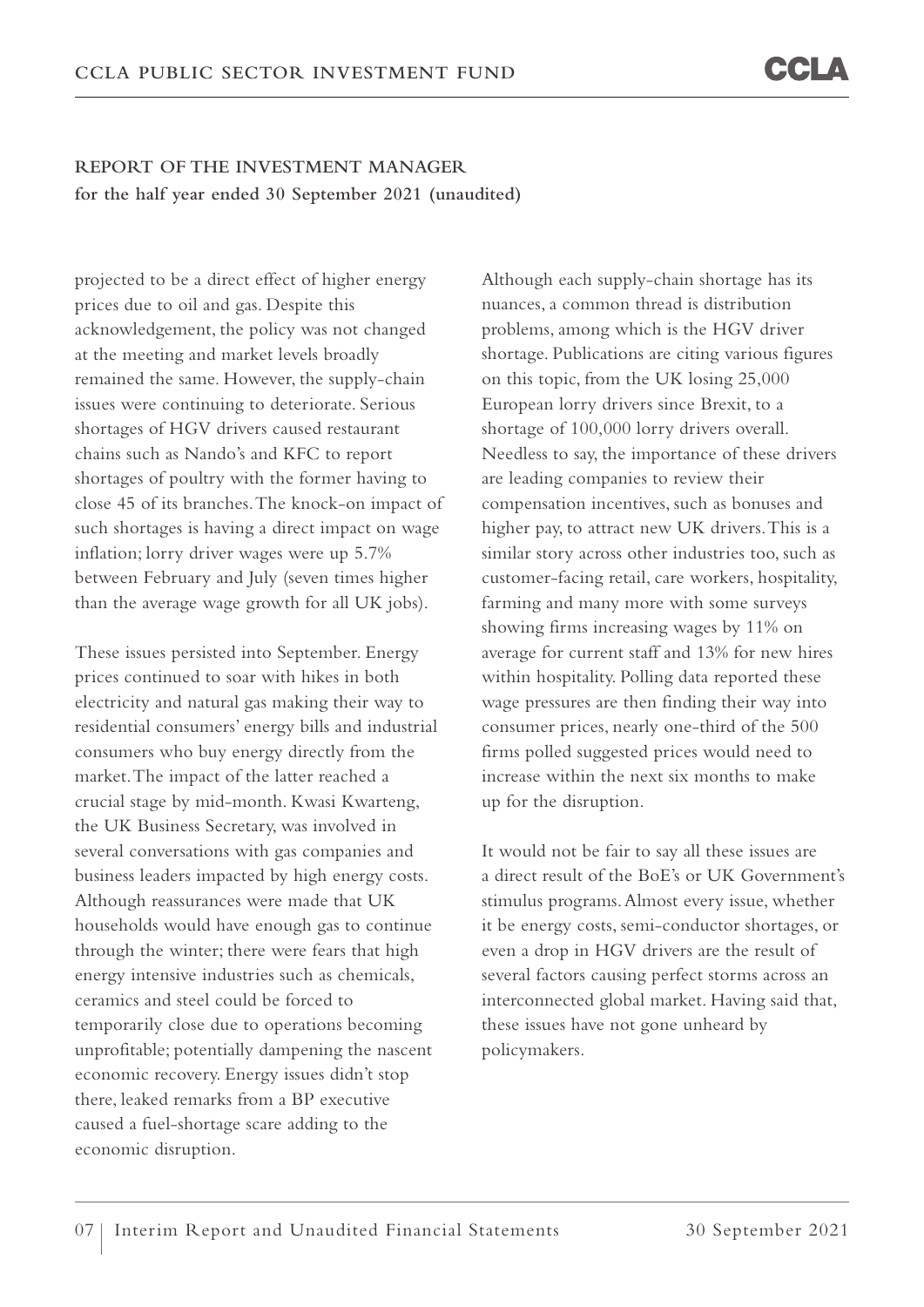The September meeting of the BoE's Monetary Policy Committee (MPC) highlighted the significant chance of inflation exceeding their most recent projections by the end of the year and persisting longer into 2022, while most other indicators of cost pressure remained elevated. Moreover, senior policymakers including BoE Governor Andrew Bailey, have stressed that OBR is their preferred tool for tightening policy; with fellow MPC member Michael Saunders highlighting "markets have priced in… an earlier rise in Bank Rate than previously and I think that's appropriate". However, the MPC's view is still that current elevated global cost pressures will prove transitory, and the majority of the members voted to stick to the existing approach.

Finally, looking at the state of public finances, these have naturally been under a lot of pressure since the start of the crisis. By the end of August 2021, UK total debt stood at  $\text{\textsterling}2,202.9\text{bn}$ (97.6% of GDP). The ONS highlights at least 50 schemes have been announced by the UK and devolved governments to support individuals and businesses through the pandemic. The cost of these schemes, coupled with the reduction in tax receipts over the last year, alongside a fall in GDP, have all played a part in making the Net-Debt-To-GDP ratio one of the highest since the 1960s. The end of September 2021 brought with it the closure of many schemes, including the furlough scheme, universal credit uplift, and the wind-down of corporate insolvency support measures. These have on one hand helped reduce central government expenditure to

almost £30bn below last year's; however, it remains to be seen if there are unintended consequences in the labour market.

#### **Outlook**

Despite the recent hawkish comments by members of the MPC, their November meeting ended with a 7-2 vote to hold rates at 0.10% and a 6-3 vote to keep the quantitative easing program in its current shape. Having said that Andrew Bailey continued to insist the BoE will respond, saying that 'interest rates will need to rise, and they will rise', yet highlighting the need for further labour data before making its final call on rates.

Looking forward, the unemployment data will be of particular interest in the near term, given the end of the furlough scheme, alongside food and energy prices. The markets are currently pricing an OBR around 1% by next November, however, we believe there are still some substantial hurdles to overcome before rates reach those kinds of levels.

CCLA Investment Management Limited 23 November 2021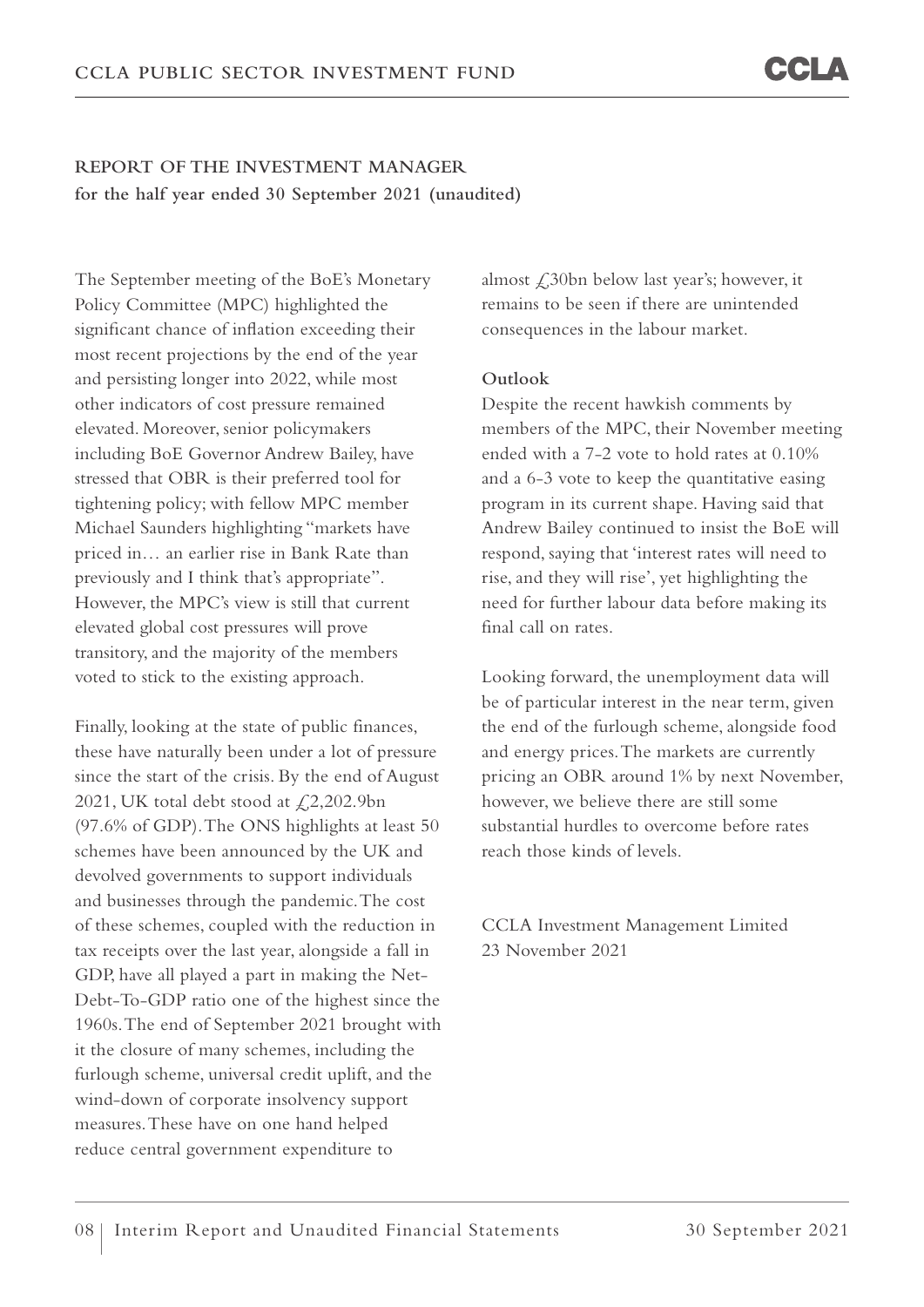## **RESPONSIBILITIES OF AND CERTIFICATION OF THE FINANCIAL STATEMENTS BY THE AUTHORISED CORPORATE DIRECTOR**

The ACD is responsible for managing and administering the Company's affairs in accordance with the OEIC Regulations, the FCA Rules, the UCITS Directive and the MMF Regulation (together "Regulations"). Under the terms of the ACD Agreement, the ACD is to provide investment management, administrative, accounting, company secretarial and registrar services to the Company.

The ACD is required to prepare Financial Statements for each accounting period which give a true and fair view of the financial affairs of the Company, its net revenue or expenditure and the net gains or losses on the property of the Company for the year.

In preparing the financial statements, the ACD is required to:

- select suitable accounting policies that are appropriate for PSDF and apply them on a consistent basis;
- comply with the Instrument of Incorporation and the requirements of the Statement of Recommended Practice: "Financial Statements of Authorised Funds", (SORP), issued by The Investment Management Association in May 2014 (and amended in June 2017);
- follow United Kingdom Generally Accepted Accounting Practices (UK accounting standards and applicable law);
- make judgements and estimates that are reasonable and prudent;
- keep proper accounting records which enable it to demonstrate that the Company complies with the Regulations; and
- prepare the Financial Statements on the going concern basis, unless it is inappropriate to presume that PSDF will continue in operation.

The financial statements should comply with the disclosure requirements of the FCA's OEIC Regulations, which should then comply with the COLL Sourcebook and any relevant provisions of the Company's Instrument of Incorporation.

The ACD is responsible for maintaining proper books of accounts which disclose, with reasonable accuracy at any time, the financial position of the Company. The ACD is responsible for maintaining an appropriate system of internal controls and for taking all reasonable steps for the prevention and detection of fraud and other irregularities.

## **Certification of the financial statements by the ACD**

This report is certified in accordance with the requirements of the COLL Sourcebook and was approved for publication on 23 November 2021 by the ACD.

| P Hugh Smith     | E Sheldon        |
|------------------|------------------|
| Director         | Director         |
| 23 November 2021 | 23 November 2021 |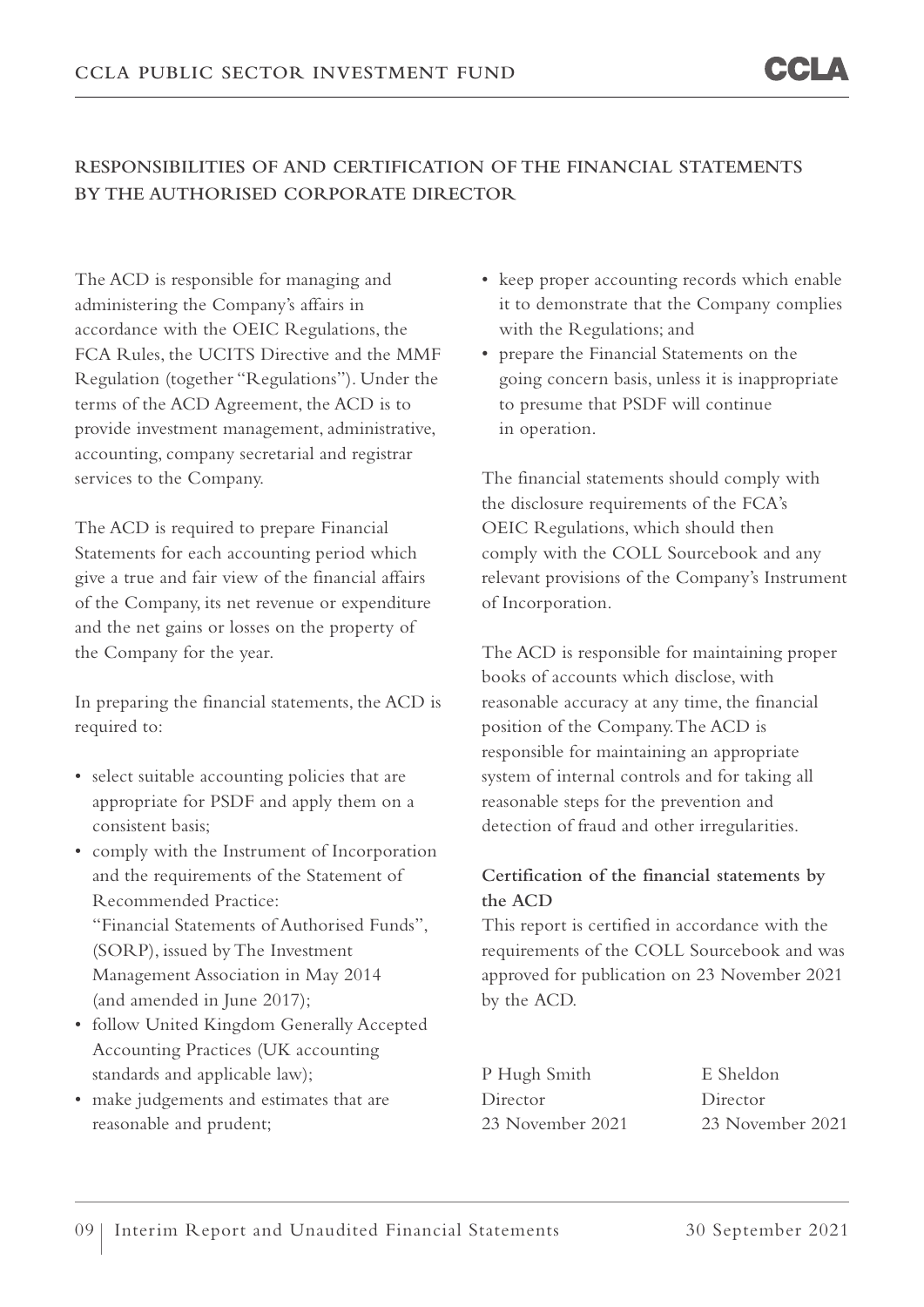## **THE PUBLIC SECTOR DEPOSIT FUND RISK AND REWARD INDICATOR**



PSDF utilises a Synthetic Risk and Reward Indicator (SRRI) to provide investors with a meaningful indication of the overall risk and reward profile of the Sub-Fund. The SRRI operates on a scale of 1 (lower risk/reward) to 7 (higher risk/reward).

PSDF SRRI is 1; this is due to the objective of maintaining the share price at par and the low range and frequency of price movements (volatility) of the underlying investments that it targets.

Please refer to our Key Investor Information Document for further information on the SRRI.

A more detailed description of risk factors that apply to PSDF is set out in the latest Prospectus available on CCLA's website or by request.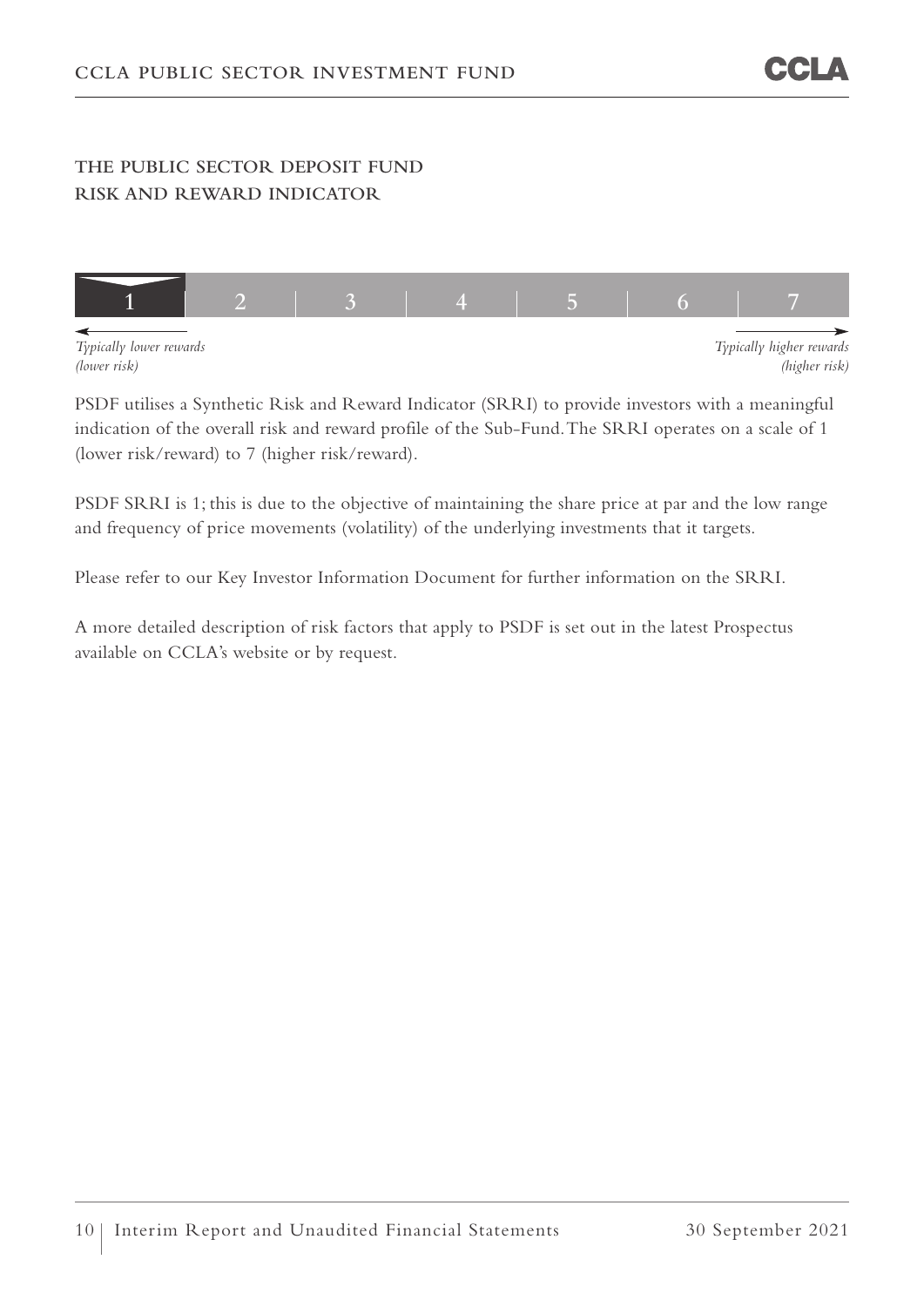## **THE PUBLIC SECTOR DEPOSIT FUND COMPARATIVE TABLE**

#### **Change in net assets per share**

|                                                       |                                   | Share Class 1           |                         |                         |  |  |
|-------------------------------------------------------|-----------------------------------|-------------------------|-------------------------|-------------------------|--|--|
|                                                       | Half year ended                   | Year ended              | Year ended              | Year ended              |  |  |
|                                                       | 30.09.2021                        | 31.03.2021              | 31.03.2020              | 31.03.2019              |  |  |
|                                                       | $\mathcal{L}$ per share           | $\mathcal{L}$ per share | $\mathcal{L}$ per share | $\mathcal{L}$ per share |  |  |
| Opening net asset value per share                     | 1.0000                            | 1.0000                  | 1.0000                  | 1.0000                  |  |  |
| Return before operating charges*                      | 0.0004                            | 0.0025                  | 0.0080                  | 0.0076                  |  |  |
| Operating charges                                     | (0.0001)                          | (0.0001)                | (0.0002)                | (0.0002)                |  |  |
| Return after operating charges*                       | 0.0003                            | 0.0024                  | 0.0078                  | 0.0074                  |  |  |
| Distributions on income shares                        | (0.0003)                          | (0.0024)                | (0.0078)                | (0.0074)                |  |  |
| Closing net asset value per share                     | 1.0000                            | 1.0000                  | 1.0000                  | 1.0000                  |  |  |
| * after direct transaction costs of:                  |                                   |                         |                         |                         |  |  |
| Performance                                           |                                   |                         |                         |                         |  |  |
| Return after charges                                  | $0.03\%$                          | 0.24%                   | 0.78%                   | 0.74%                   |  |  |
| Other information                                     |                                   |                         |                         |                         |  |  |
| Closing net asset value $(\text{\textsterling}, 000)$ | 119,795                           | 78,089                  | 78,082                  | 76,562                  |  |  |
| Closing number of shares                              | 119,795,369 78,083,441 78,052,921 |                         |                         | 76,554,948              |  |  |
| Operating charges**                                   | 0.01%                             | 0.01%                   | 0.02%                   | 0.02%                   |  |  |
| Direct transaction costs                              | $0.00\%$                          | $0.00\%$                | $0.00\%$                | $0.00\%$                |  |  |
| Prices (pence per share)                              |                                   |                         |                         |                         |  |  |
| Highest share price (offer)***                        | 1.00                              | 1.00                    | 1.00                    | 1.00                    |  |  |
| Lowest share price (bid)***                           | 1.00                              | 1.00                    | 1.00                    | 1.00                    |  |  |

The return after charges has been calculated in accordance with the Statement of Recommended Practice for UK Authorised Funds (SORP) prescribed calculation methodology. This is for financial statement reporting purposes only and differs from the Sub-Fund's performance disclosed in the Report of the Investment Manager.

\*\* Operating charges comprise the ACD's periodic charge and other expenses. The percentages above reflect these charges divided by average net assets for the period/year.

\*\*\* The Sub-Fund does not have a dealing spread.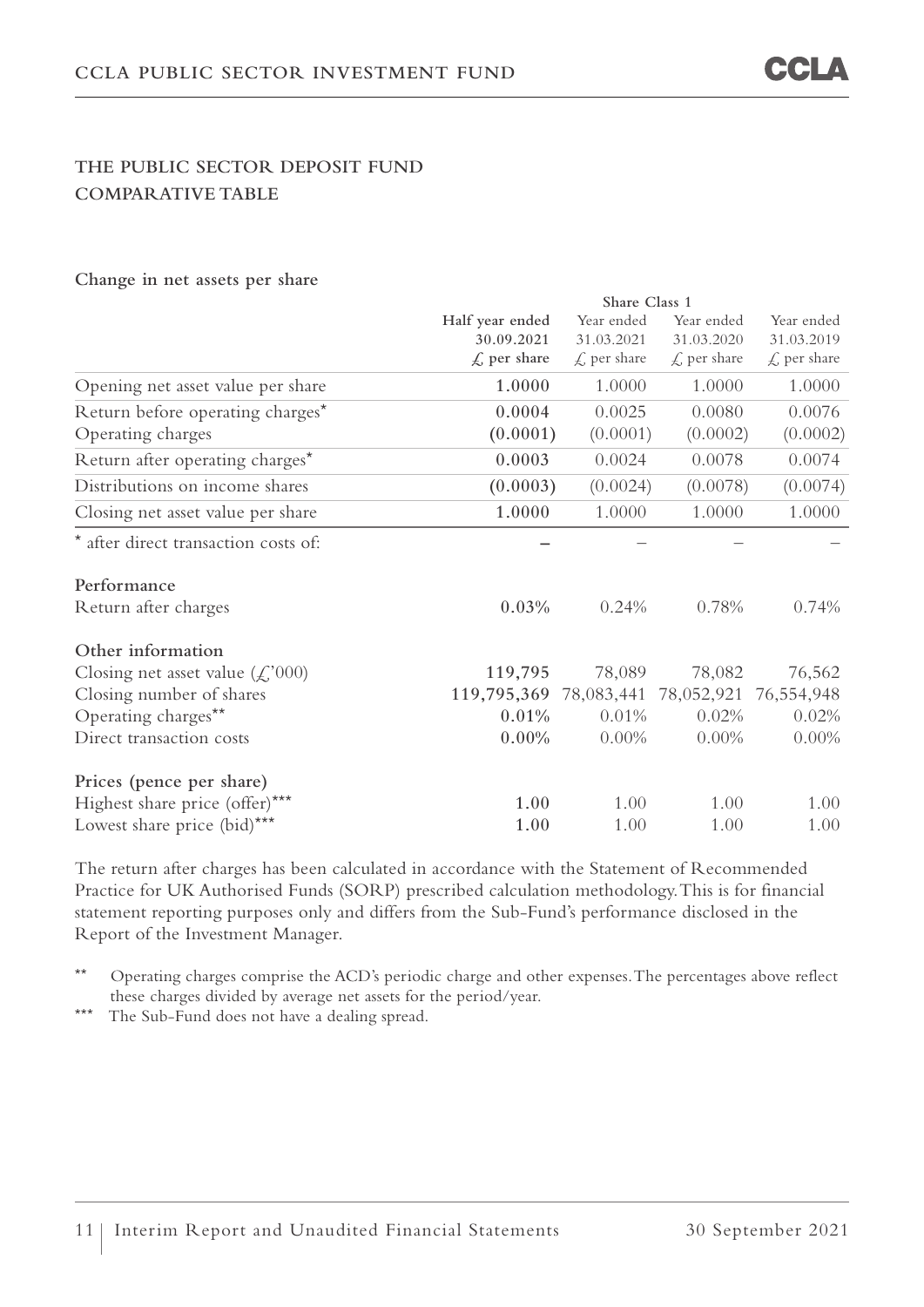## **THE PUBLIC SECTOR DEPOSIT FUND COMPARATIVE TABLE**

#### **Change in net assets per share (continued)**

|                                                       | Share Class 4               |                         |                         |                        |  |
|-------------------------------------------------------|-----------------------------|-------------------------|-------------------------|------------------------|--|
|                                                       | Half year ended             | Year ended              | Year ended              | Year ended             |  |
|                                                       | 30.09.2021                  | 31.03.2021              | 31.03.2020              | 31.03.2019             |  |
|                                                       | $\mathcal{L}$ per share     | $\mathcal{L}$ per share | $\mathcal{L}$ per share | $\mathcal L$ per share |  |
| Opening net asset value per share                     | 1.0000                      | 1.0000                  | 1.0000                  | 1.0000                 |  |
| Return before operating charges*                      | 0.0004                      | 0.0025                  | 0.0080                  | 0.0076                 |  |
| Operating charges                                     | (0.0003)                    | (0.0008)                | (0.0008)                | (0.0008)               |  |
| Return after operating charges*                       | 0.0001                      | 0.0017                  | 0.0072                  | 0.0068                 |  |
| Distributions on income shares                        | (0.0001)                    | (0.0017)                | (0.0072)                | (0.0068)               |  |
| Closing net asset value per share                     | 1.0000                      | 1.0000                  | 1.0000                  | 1.0000                 |  |
| * after direct transaction costs of:                  |                             |                         |                         |                        |  |
| Performance                                           |                             |                         |                         |                        |  |
| Return after charges                                  | 0.01%                       | 0.17%                   | 0.72%                   | 0.68%                  |  |
| Other information                                     |                             |                         |                         |                        |  |
| Closing net asset value $(\text{\textsterling}, 000)$ | 1,415,032                   | 1,072,127               | 492,002                 | 399,856                |  |
| Closing number of shares                              | 1,415,042,582 1,072,050,281 |                         | 491,816,515             | 399,816,470            |  |
| Operating charges**                                   | 0.06%                       | 0.08%                   | 0.08%                   | 0.08%                  |  |
| Direct transaction costs                              | $0.00\%$                    | $0.00\%$                | $0.00\%$                | $0.00\%$               |  |
| Prices (pence per share)                              |                             |                         |                         |                        |  |
| Highest share price (offer)***                        | 1.00                        | 1.00                    | 1.00                    | 1.00                   |  |
| Lowest share price (bid)***                           | 1.00                        | 1.00                    | 1.00                    | 1.00                   |  |

The return after charges has been calculated in accordance with the Statement of Recommended Practice for UK Authorised Funds (SORP) prescribed calculation methodology. This is for financial statement reporting purposes only and differs from the Sub-Fund's performance disclosed in the Report of the Investment Manager.

\*\* Operating charges comprise the ACD's periodic charge and other expenses. The percentages above reflect these charges divided by average net assets for the period/year.

\*\*\* The Sub-Fund does not have a dealing spread.

On 12 May 2021, the ACD's periodic charge was reduced from 0.07 to 0.06 percent.

On 15 August 2016, all shares from Share Class 2, Share Class 3 and Share Class 5 were transferred to Share Class 1. These share classes remain open.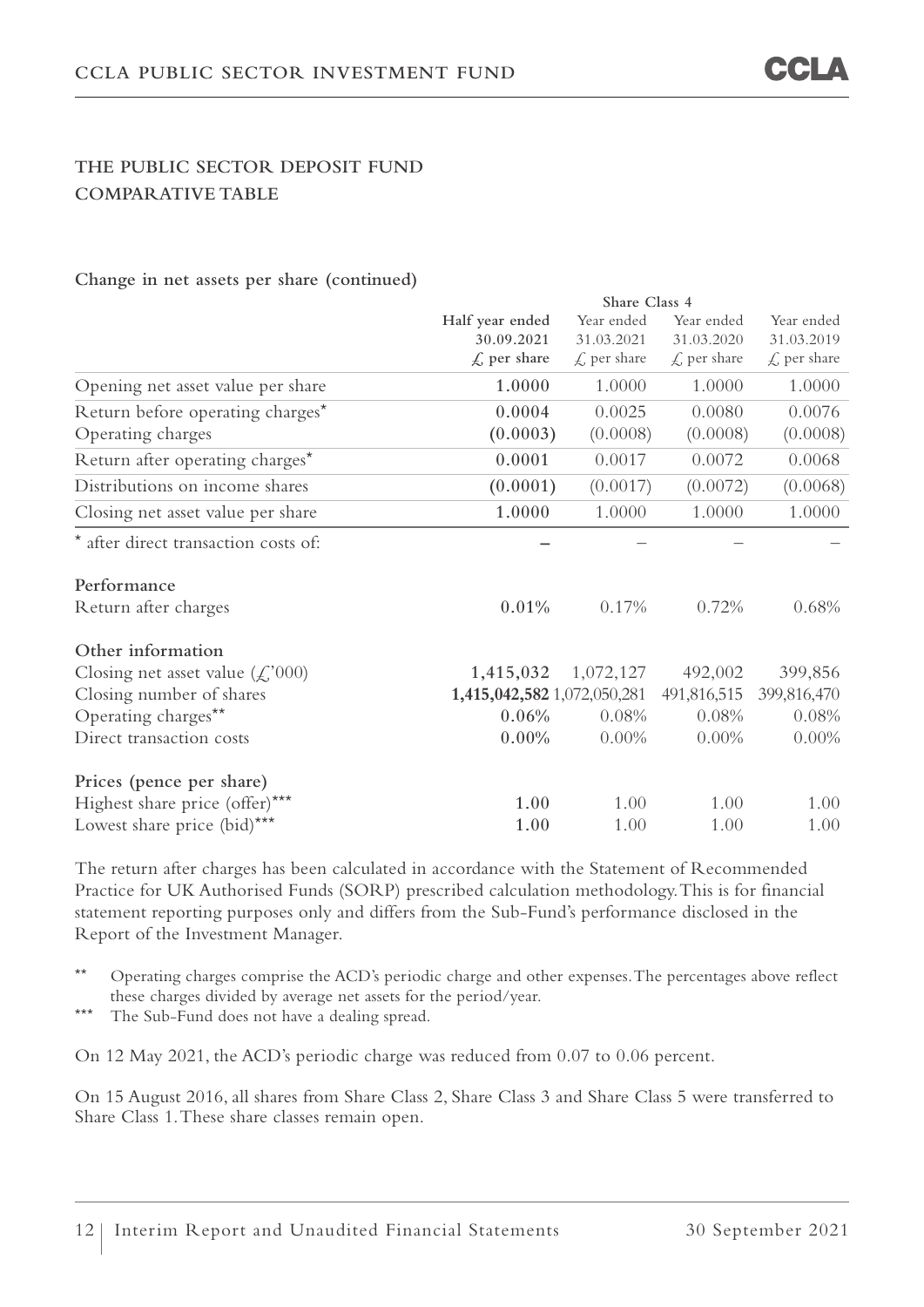|                                                       |                    |                    | $%$ of    |
|-------------------------------------------------------|--------------------|--------------------|-----------|
|                                                       | Holding            | Value              | total net |
|                                                       | $\mathcal{L}^2000$ | $\mathcal{L}^2000$ | assets    |
| Certificates of Deposit - 44.86% (31.03.2021, 45.96%) |                    |                    |           |
| ABN Amro Bank 0% CD 03/09/2021 - 04/01/2022           | 10,000             | 9,999              | 0.65      |
| ABN Amro Bank 0.06% CD 06/09/2021 - 06/01/2022        | 20,000             | 20,001             | 1.30      |
| Barclays Bank 0.08% CD 03/08/2021 - 04/11/2021        | 6,000              | 6,000              | 0.39      |
| Barclays Bank 0.09% CD 01/09/2021 - 02/02/2022        | 15,000             | 14,998             | 0.98      |
| Barclays Bank 0.14% CD 13/05/2021 - 15/11/2021        | 5,000              | 5,000              | 0.32      |
| Barclays Bank 0.2% CD 06/04/2021 - 06/04/2022         | 5,000              | 5,001              | 0.32      |
| Barclays Bank 0.2% CD 10/05/2021 - 10/05/2022         | 10,000             | 10,002             | 0.65      |
| Barclays Bank 0.2% CD 14/04/2021 - 12/04/2022         | 3,000              | 3,001              | 0.19      |
| Barclays Bank 0.28% CD 29/09/2021 - 29/06/2022        | 5,000              | 5,004              | 0.33      |
| BNP Paribas 0.09% CD 06/07/2021 - 08/11/2021          | 7,000              | 7,000              | 0.46      |
| BNP Paribas 0.13% CD 02/08/2021 - 03/05/2022          | 10,000             | 10,000             | 0.65      |
| Citibank 0.09% CD 14/06/2021 - 04/01/2022             | 5,000              | 5,001              | 0.33      |
| Credit Agricole 0.09% CD 12/07/2021 - 12/11/2021      | 25,000             | 25,000             | 1.63      |
| Credit Agricole 0.1% CD 15/07/2021 - 01/02/2022       | 10,000             | 9,999              | 0.65      |
| Credit Agricole 0.1% CD 18/08/2021 - 01/03/2022       | 6,000              | 5,999              | 0.39      |
| Credit Agricole 0.14% CD 16/08/2021 - 04/05/2022      | 10,000             | 9,998              | 0.65      |
| Credit Industriel et Commercial 0.09%                 |                    |                    |           |
| CD $08/06/2021 - 11/10/2021$                          | 5,000              | 5,000              | 0.33      |
| Credit Industriel et Commercial 0.095%                |                    |                    |           |
| CD $07/06/2021 - 07/10/2021$                          | 15,000             | 15,000             | 0.98      |
| Handelsbanken 0.1% CD 07/04/2021 - 04/10/2021         | 10,000             | 10,000             | 0.65      |
| Landesbank Hessen 0.08% CD 01/07/2021 - 05/10/2021    | 10,000             | 10,000             | 0.65      |
| Landesbank Hessen 0.08% CD 05/07/2021 - 08/10/2021    | 10,000             | 10,000             | 0.65      |
| Landesbank Hessen 0.08% CD 08/07/2021 - 19/10/2021    | 10,000             | 10,000             | 0.65      |
| Landesbank Hessen 0.09% CD 04/08/2021 - 04/02/2022    | 10,000             | 10,000             | 0.65      |
| Landesbank Hessen 0.09% CD 15/07/2021 - 17/01/2022    | 10,000             | 10,000             | 0.65      |
| Landesbank Hessen 0.11% CD 17/08/2021 - 17/02/2022    | 10,000             | 10,000             | 0.65      |
| Lloyds Bank Corporate Markets 0.1%                    |                    |                    |           |
| CD $03/02/2021 - 03/02/2022$                          | 5,000              | 5,000              | 0.33      |
| Lloyds Bank Corporate Markets 0.11%                   |                    |                    |           |
| CD $06/09/2021 - 07/03/2022$                          | 10,000             | 10,000             | 0.65      |
| Lloyds Bank Corporate Markets 0.12%                   |                    |                    |           |
| CD $15/02/2021 - 05/01/2022$                          | 8,000              | 8,001              | 0.52      |
| Lloyds Bank Corporate Markets 0.13%                   |                    |                    |           |
| CD $03/06/2021 - 05/01/2022$                          | 10,000             | 10,002             | 0.65      |
| Lloyds Bank Corporate Markets 0.14%                   |                    |                    |           |
| CD 02/07/2021 - 02/03/2022                            | 5,000              | 5,001              | 0.33      |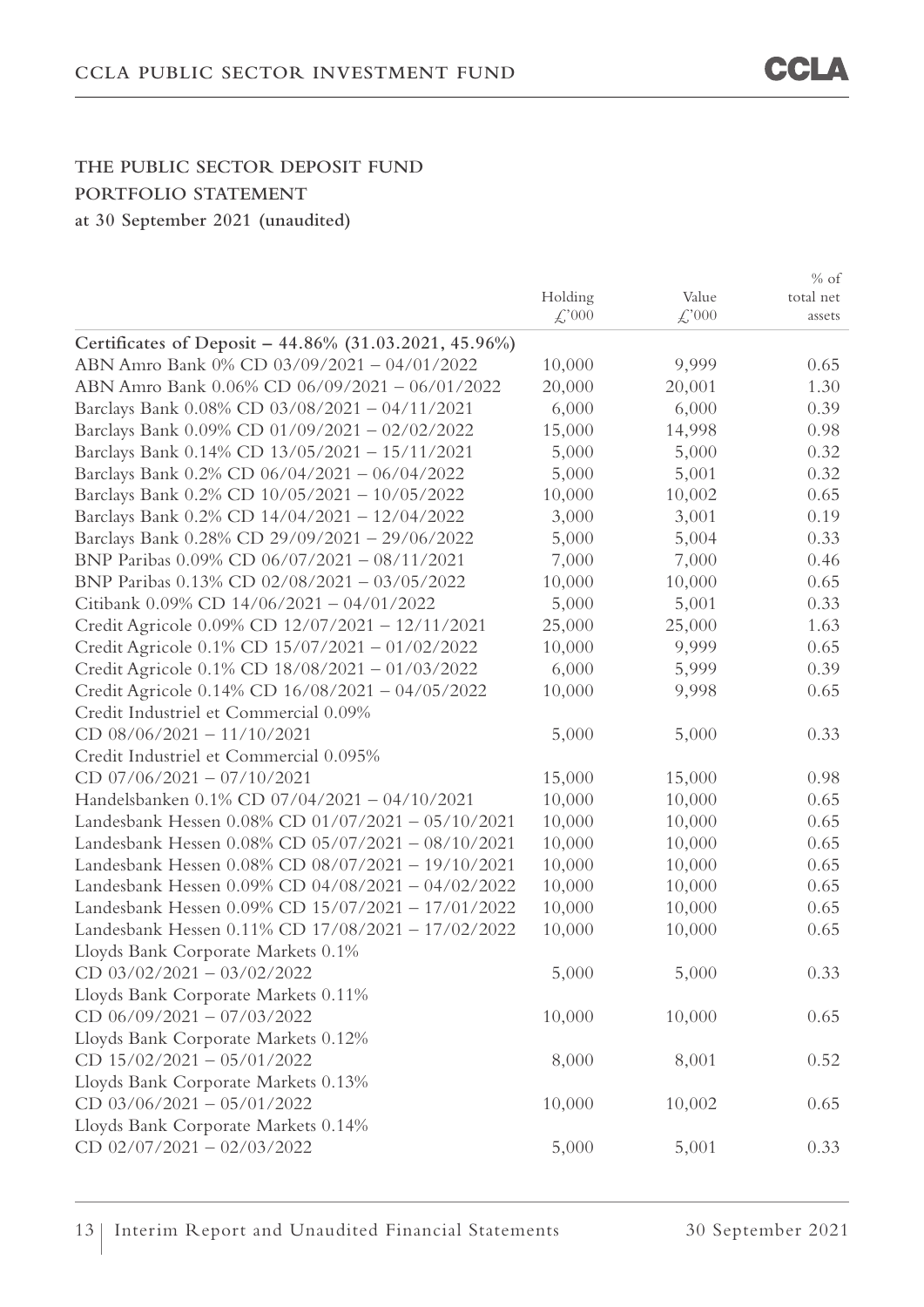% of

|                                               |              |                    | $\%$ of   |
|-----------------------------------------------|--------------|--------------------|-----------|
|                                               | Holding      | Value              | total net |
|                                               | $\angle 000$ | $\mathcal{L}^2000$ | assets    |
| Lloyds Bank Corporate Markets 0.14%           |              |                    |           |
| CD $06/07/2021 - 04/03/2022$                  | 2,000        | 2,000              | 0.13      |
| Lloyds Bank Corporate Markets 0.14%           |              |                    |           |
| CD $07/07/2021 - 04/03/2022$                  | 5,000        | 5,001              | 0.33      |
| Lloyds Bank Corporate Markets 0.14%           |              |                    |           |
| CD $30/06/2021 - 28/02/2022$                  | 6,000        | 6,001              | 0.39      |
| Lloyds Bank Corporate Markets 0.18%           |              |                    |           |
| CD $23/04/2021 - 22/04/2022$                  | 7,000        | 7,001              | 0.46      |
| Lloyds Bank Corporate Markets 0.2%            |              |                    |           |
| CD $20/07/2021 - 20/07/2022$                  | 5,000        | 5,000              | 0.33      |
| Mizuho Bank 0.09% CD 01/07/2021 - 01/10/2021  | 7,000        | 7,000              | 0.46      |
| MUFG Bank 0% CD 02/08/2021 - 12/11/2021       | 10,000       | 9,999              | 0.65      |
| MUFG Bank 0.08% CD 03/08/2021 - 22/11/2021    | 10,000       | 10,000             | 0.65      |
| National Australia Bank 0.1%                  |              |                    |           |
| CD 08/04/2021-08/10/2021                      | 5,000        | 5,000              | 0.33      |
| National Westminster Bank 0.08%               |              |                    |           |
| $CD$ 05/01/2021 - 04/01/2022                  | 10,000       | 9,999              | 0.65      |
| National Westminster Bank 0.11%               |              |                    |           |
| CD $07/06/2021 - 04/01/2022$                  | 3,000        | 3,000              | 0.20      |
| National Westminster Bank 0.11%               |              |                    |           |
| CD $19/08/2021 - 01/02/2022$                  | 5,000        | 5,000              | 0.32      |
| National Westminster Bank 0.12%               |              |                    |           |
| CD $18/06/2021 - 04/01/2022$                  | 2,000        | 2,000              | 0.13      |
| National Westminster Bank 0.13%               |              |                    |           |
| CD $23/11/2020 - 23/11/2021$                  | 10,000       | 10,000             | 0.65      |
| National Westminster Bank 0.22%               |              |                    |           |
| CD $31/08/2021 - 31/08/2022$                  | 5,000        | 4,998              | 0.32      |
| National Westminster Bank 0.08%               |              |                    |           |
| CD 19/01/2021 - 19/01/2022                    | 10,000       | 9,999              | 0.65      |
| National Westminster Bank 0.12%               |              |                    |           |
| CD $18/06/2021 - 04/01/2022$                  | 4,000        | 4,000              | 0.26      |
| NatWest Bank 0.1% CD 05/08/2021 - 02/02/2022  | 5,000        | 5,000              | 0.33      |
| NatWest Bank 0.11% CD 12/01/2021 - 12/01/2022 | 2,000        | 2,000              | 0.13      |
| Nordea Bank 0.09% CD 04/08/2021 - 18/02/2022  | 10,000       | 10,001             | 0.65      |
| Nordea Bank 0.15% CD 31/08/2021 - 31/05/2022  | 10,000       | 9,997              | 0.65      |
| Nordea Bank 0.16% CD 06/04/2021 - 07/04/2022  | 6,000        | 6,002              | 0.39      |
| Nordea Bank 0.16% CD 13/09/2021 - 13/06/2022  | 5,000        | 4,998              | 0.32      |
| Nordea Bank 0.17% CD 29/06/2021 - 01/07/2022  | 5,000        | 4,997              | 0.32      |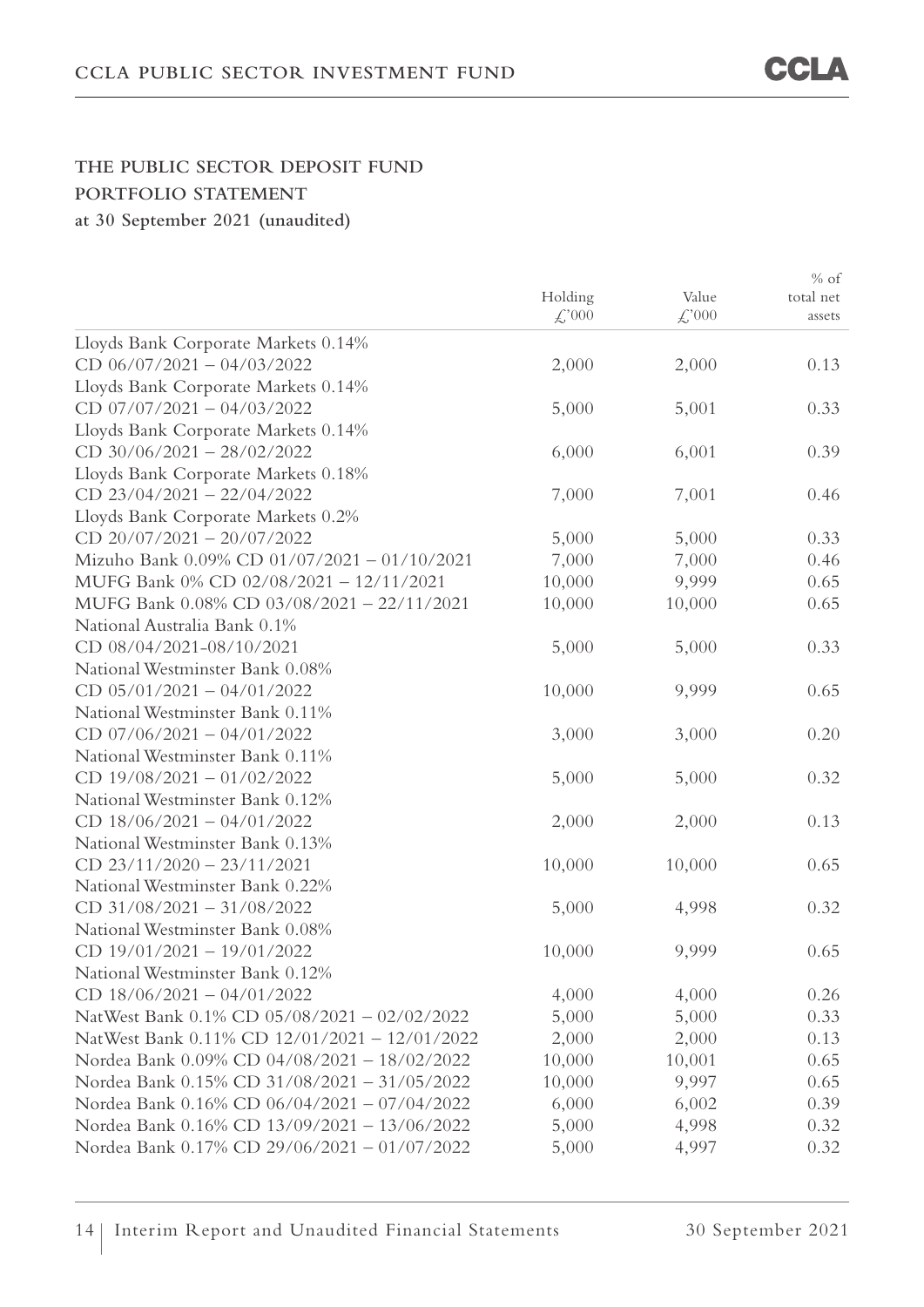|                                                     |                    |                    | $%$ of    |
|-----------------------------------------------------|--------------------|--------------------|-----------|
|                                                     | Holding            | Value              | total net |
|                                                     | $\mathcal{L}^2000$ | $\mathcal{L}^2000$ | assets    |
| Overseas Chinese Bank 0.09%                         |                    |                    |           |
| CD $04/06/2021 - 04/01/2022$                        | 5,000              | 5,000              | 0.32      |
| Royal Bank of Canada 0.21%                          |                    |                    |           |
| CD 11/08/2021 - 09/08/2022                          | 5,000              | 5,000              | 0.32      |
| Royal Bank of Canada 0.05%                          |                    |                    |           |
| CD 09/07/2021 - 04/01/2022                          | 1,000              | 1,000              | 0.06      |
| Santander UK 0.08% CD 15/09/2021 - 15/03/2022       | 10,000             | 9,998              | 0.65      |
| Santander UK 0.09% CD 15/04/2021 - 01/10/2021       | 14,000             | 14,000             | 0.91      |
| Santander UK 0.1% CD 11/06/2021 - 04/01/2022        | 9,000              | 9,001              | 0.59      |
| Santander UK 0.1% CD 13/05/2021 - 01/11/2021        | 7,000              | 7,000              | 0.46      |
| Skandinaviska Enskilda Bank 0.1%                    |                    |                    |           |
| CD $09/12/2020 - 09/12/2021$                        | 2,000              | 2,000              | 0.13      |
| Skandinaviska Enskilda Bank 0.1%                    |                    |                    |           |
| CD 30/11/2020 - 29/11/2021                          | 1,000              | 1,000              | 0.06      |
| Skandinaviska Enskilda Bank 0.15%                   |                    |                    |           |
| CD $20/08/2021 - 20/05/2022$                        | 5,000              | 4,998              | 0.33      |
| Skandinaviska Enskilda Bank 0.22%                   |                    |                    |           |
| CD $08/09/2021 - 08/09/2022$                        | 5,000              | 4,995              | 0.32      |
| SMBC Bank 0.08% CD 13/09/2021 - 14/01/2022          | 10,000             | 9,999              | 0.65      |
| SMBC Bank 0.08% CD 29/07/2021 - 06/10/2021          | 7,000              | 7,000              | 0.46      |
| SMBC Bank 0.09% CD 30/09/2021 - 26/01/2022          | 5,000              | 5,000              | 0.33      |
| SMBC Bank 0.1% CD 26/07/2021 - 26/10/2021           | 5,000              | 5,000              | 0.33      |
| SMBC Bank 0.105% CD 01/07/2021 - 06/10/2021         | 10,000             | 10,000             | 0.65      |
| SMBC Bank 0.105% CD 07/07/2021 - 13/10/2021         | 10,000             | 10,000             | 0.65      |
| Societe Generale 0.085% CD 09/07/2021 - 02/11/2021  | 10,000             | 10,000             | 0.65      |
| Standard Chartered 0% CD 11/01/2021 - 10/01/2022    | 5,000              | 4,999              | 0.33      |
| Standard Chartered 0% CD 23/07/2021 - 21/07/2022    | 5,000              | 4,989              | 0.32      |
| Standard Chartered 0.13% CD 26/10/2020 - 26/10/2021 | 5,000              | 5,000              | 0.33      |
| Standard Chartered 0.15% CD 18/02/2021 - 17/02/2022 | 10,000             | 10,002             | 0.65      |
| Standard Chartered 0.2% CD 22/07/2021 - 22/07/2022  | 5,000              | 4,998              | 0.33      |
| Standard Chartered 0.14% CD 16/11/2020 - 16/11/2021 | 12,000             | 12,000             | 0.78      |
| Toronto Dominion Bank 0.09%                         |                    |                    |           |
| CD $17/02/2021 - 10/11/2021$                        | 5,000              | 5,000              | 0.33      |
| Toronto Dominion Bank 0.1%                          |                    |                    |           |
| CD 12/04/2021 - 12/10/2021                          | 12,000             | 12,000             | 0.78      |
| Toronto Dominion Bank 0.165%                        |                    |                    |           |
| CD 13/07/2021 - 13/06/2022                          | 5,000              | 5,000              | 0.33      |
| Toronto Dominion Bank 0.165%                        |                    |                    |           |
| CD $17/05/2021 - 17/05/2022$                        | 5,000              | 4,999              | 0.33      |
|                                                     |                    |                    |           |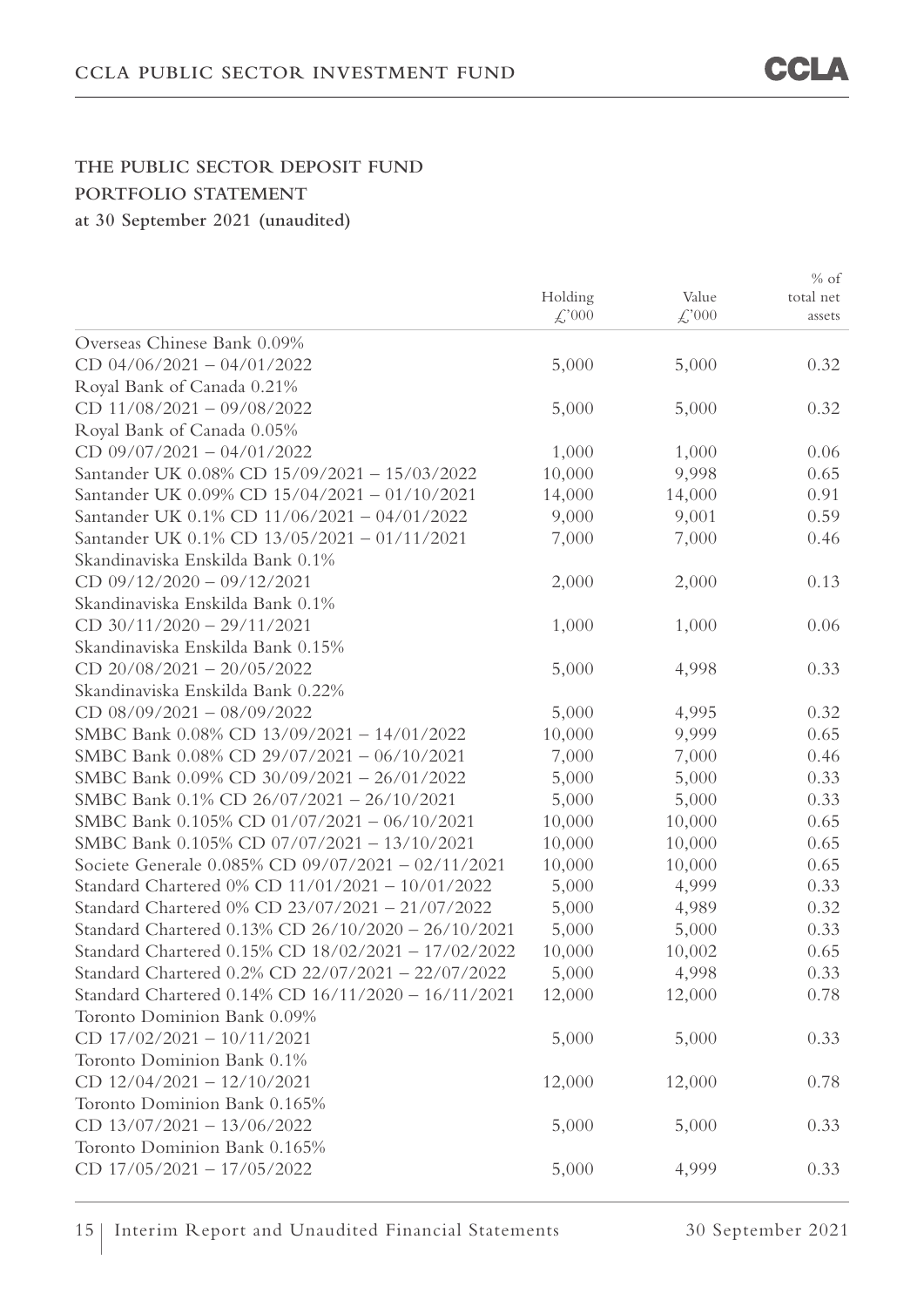|                                                   |                    |                    | $%$ of    |
|---------------------------------------------------|--------------------|--------------------|-----------|
|                                                   | Holding            | Value              | total net |
|                                                   | $\mathcal{L}^2000$ | $\mathcal{L}^2000$ | assets    |
| Toronto Dominion Bank 0.21%                       |                    |                    |           |
| CD $12/08/2021 - 12/08/2022$                      | 5,000              | 4,999              | 0.33      |
| UBS 0.09% CD 11/11/2020 - 11/11/2021              | 1,500              | 1,500              | 0.10      |
| UBS 0.11% CD 07/10/2020 - 07/10/2021              | 5,000              | 5,000              | 0.33      |
| UBS 0.11% CD 13/10/2020 - 11/10/2021              | 5,000              | 5,000              | 0.33      |
| UBS 0.14% CD 05/07/2021 - 04/04/2022              | 5,000              | 5,000              | 0.33      |
| UBS 0.14% CD 21/06/2021 - 21/03/2022              | 13,000             | 13,001             | 0.85      |
| UBS 0.16% CD 12/04/2021 - 11/04/2022              | 6,000              | 6,001              | 0.39      |
| UBS 0.21% CD 23/08/2021 - 23/08/2022              | 6,000              | 5,999              | 0.39      |
| UBS 0.27% CD 28/09/2021 - 28/09/2022              | 5,000              | 5,000              | 0.33      |
| United Overseas Bank 0.1%                         |                    |                    |           |
| CD $20/04/2021 - 20/10/2021$                      | 8,000              | 8,000              | 0.52      |
| United Overseas Bank 0.1%                         |                    |                    |           |
| CD $14/06/2021 - 30/11/2021$                      | 10,000             | 10,000             | 0.65      |
| Term Deposits - 55.05% (31.03.2021, 53.89%)       |                    |                    |           |
| Bank of Montreal Capital Markets 0.06% 01/10/2021 | 150,000            | 150,000            | 9.77      |
| Coventry Building Society 0.05% 01/10/2021        | 116,000            | 116,000            | 7.56      |
| DBS Bank 0.04% 01/10/2021                         | 100,000            | 100,000            | 6.52      |
| Landesbank Hessan 0.05% 01/10/2021                | 50,000             | 50,000             | 3.26      |
| LBBW 0.07% 01/10/2021                             | 150,000            | 150,000            | 9.77      |
| National Bank of Canada 0.05% 01/10/2021          | 150,000            | 150,000            | 9.77      |
| Nationwide Building Society 0.05% 01/10/2021      | 129,000            | 129,000            | 8.40      |
| Call Accounts - $0.01\%$ (31.03.2021, 0.01%)      |                    |                    |           |
| Santander UK                                      | 150                | 150                | 0.01      |
| <b>INVESTMENT ASSETS</b>                          |                    | 1,533,628          | 99.92     |
| <b>NET OTHER ASSETS</b>                           |                    | 1,199              | 0.08      |
| <b>TOTAL NET ASSETS</b>                           |                    | 1,534,827          | 100.00    |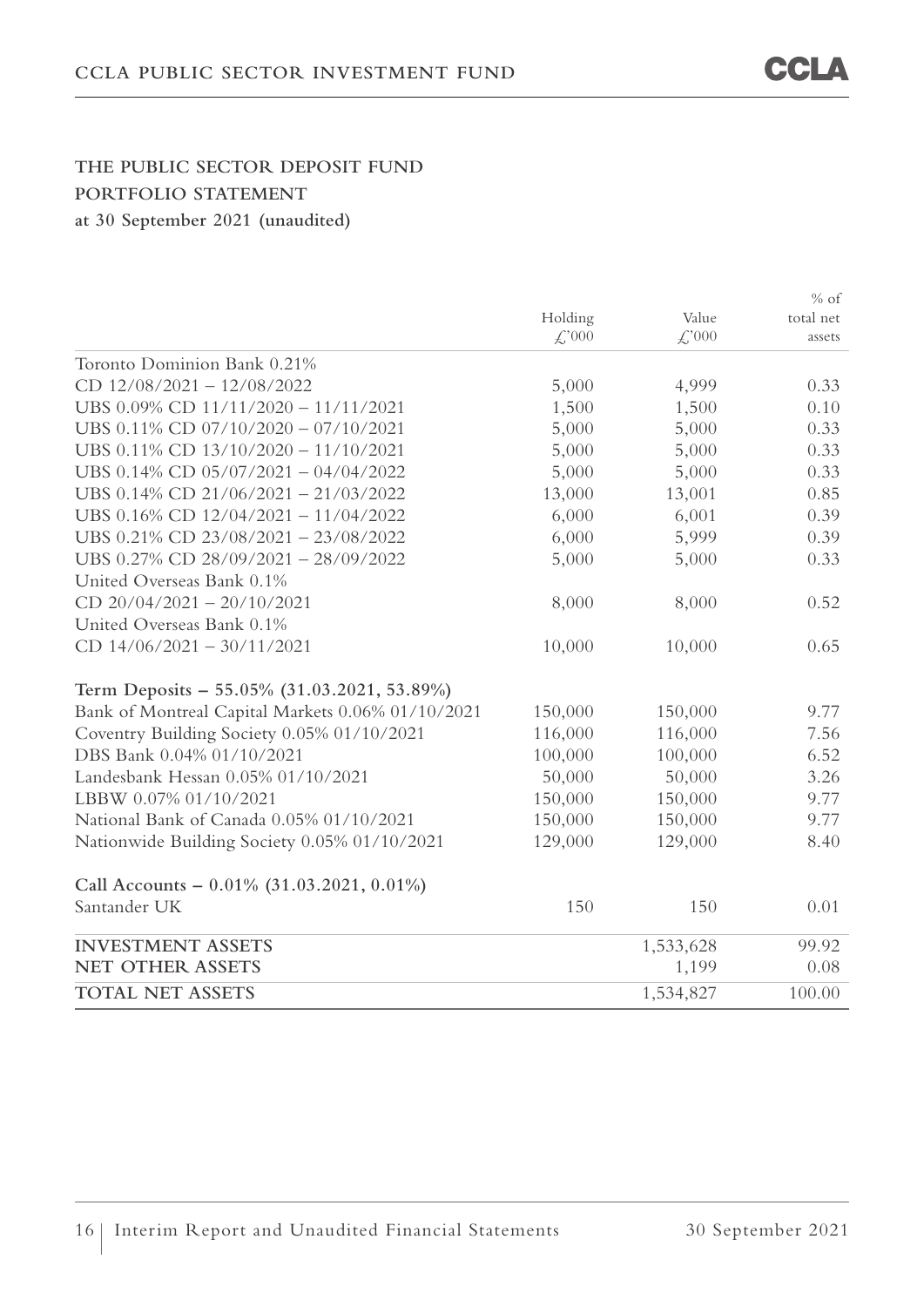## **THE PUBLIC SECTOR DEPOSIT FUND STATEMENT OF TOTAL RETURN for the half year ended 30 September 2021 (unaudited)**

|                                         | Period ended<br>30.09.2021 |                     | Period ended<br>30.09.2020 |              |
|-----------------------------------------|----------------------------|---------------------|----------------------------|--------------|
|                                         | $\angle 000$               | $\mathcal{L}^{000}$ | $\angle$ '000              | $\angle 000$ |
| Income                                  |                            |                     |                            |              |
| Net capital (losses)/gains              |                            | (91)                |                            | 266          |
| Revenue                                 | 692                        |                     | 1,712                      |              |
| Expenses                                | (461)                      |                     | (416)                      |              |
| Net revenue before taxation             | 231                        |                     | 1,296                      |              |
| Taxation                                |                            |                     |                            |              |
| Net revenue after taxation              |                            | 231                 |                            | 1,296        |
| Total return before distributions       |                            | 140                 |                            | 1,562        |
| Distributions                           |                            | (233)               |                            | (1,296)      |
| Change in net assets attributable to    |                            |                     |                            |              |
| shareholders from investment activities |                            | (93)                |                            | 266          |

## **THE PUBLIC SECTOR DEPOSIT FUND**

## **STATEMENT OF CHANGE IN NET ASSETS ATTRIBUTABLE TO SHAREHOLDERS for the half year ended 30 September 2021 (unaudited)**

|                                                 | Period ended<br>30.09.2021 |               | Period ended<br>30.09.2020 |              |
|-------------------------------------------------|----------------------------|---------------|----------------------------|--------------|
|                                                 | $\angle$ :000              | $\angle$ '000 | $\angle$ '000              | $\angle 000$ |
| Opening net assets attributable to shareholders |                            | 1,150,216     |                            | 570,084      |
| Amounts receivable on issue of shares           | 1,645,269                  |               | 1,370,112                  |              |
| Amounts payable on cancellation of shares       | (1,260,565)                |               | (672, 297)                 |              |
|                                                 |                            | 384,704       |                            | 697,815      |
| Change in net assets attributable to            |                            |               |                            |              |
| shareholders from investment activities         |                            | (93)          |                            | 266          |
| Closing net assets attributable to shareholders |                            | 1,534,827     |                            | 1,268,165    |

The note on page 19 and distribution table on page 20 form part of these financial statements.

The above statement shows the comparative closing net assets at 30 September 2020, whereas the opening net assets for the current accounting period commenced on 1 April 2021.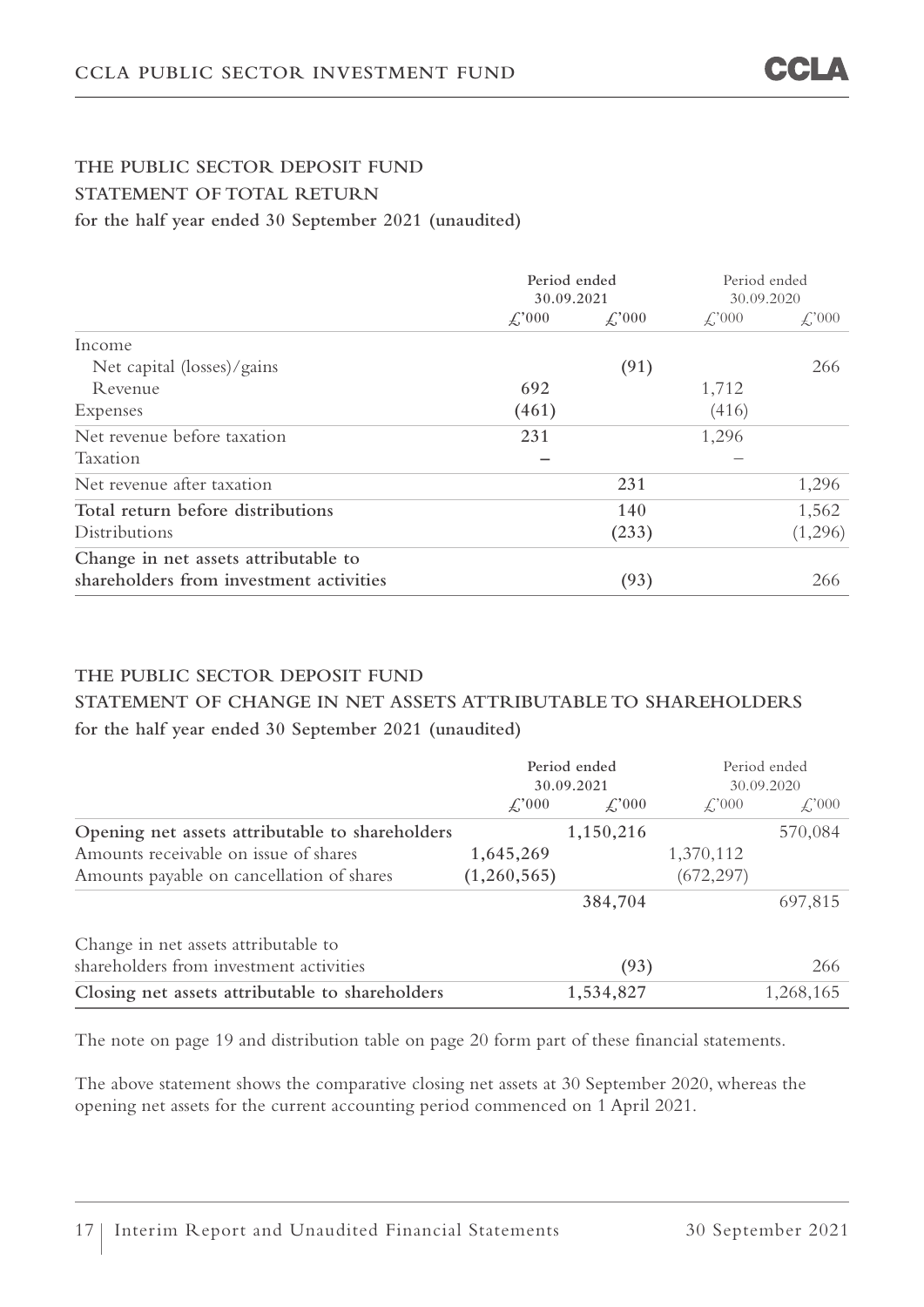## **THE PUBLIC SECTOR DEPOSIT FUND BALANCE SHEET at 30 September 2021 (unaudited)**

| 30.09.2021<br>$\mathcal{L}^2000$<br>1,533,628 | $\mathcal{L}^2000$ | 31.03.2021<br>$\mathcal{L}^2000$<br>1,148,635 |
|-----------------------------------------------|--------------------|-----------------------------------------------|
|                                               |                    |                                               |
|                                               |                    |                                               |
|                                               |                    |                                               |
|                                               |                    |                                               |
|                                               |                    |                                               |
|                                               |                    |                                               |
|                                               | 1,016              |                                               |
| 1,327                                         |                    | 1,742                                         |
| 1,534,955                                     |                    | 1,150,377                                     |
|                                               |                    |                                               |
|                                               |                    |                                               |
|                                               | 106                |                                               |
|                                               | 55                 |                                               |
| 128                                           |                    | 161                                           |
| 128                                           |                    | 161                                           |
| 1,534,827                                     |                    | 1,150,216                                     |
|                                               |                    | 726                                           |

The financial statements on pages 17 to 19 are approved by the Authorised Corporate Director.

Approved on behalf of the

Authorised Corporate Director P Hugh Smith, Director 23 November 2021 CCLA Investment Management Limited

Approved on behalf of the

Authorised Corporate Director E Sheldon, Director 23 November 2021 CCLA Investment Management Limited

The note on page 19 and distribution table on page 20 form part of these financial statements.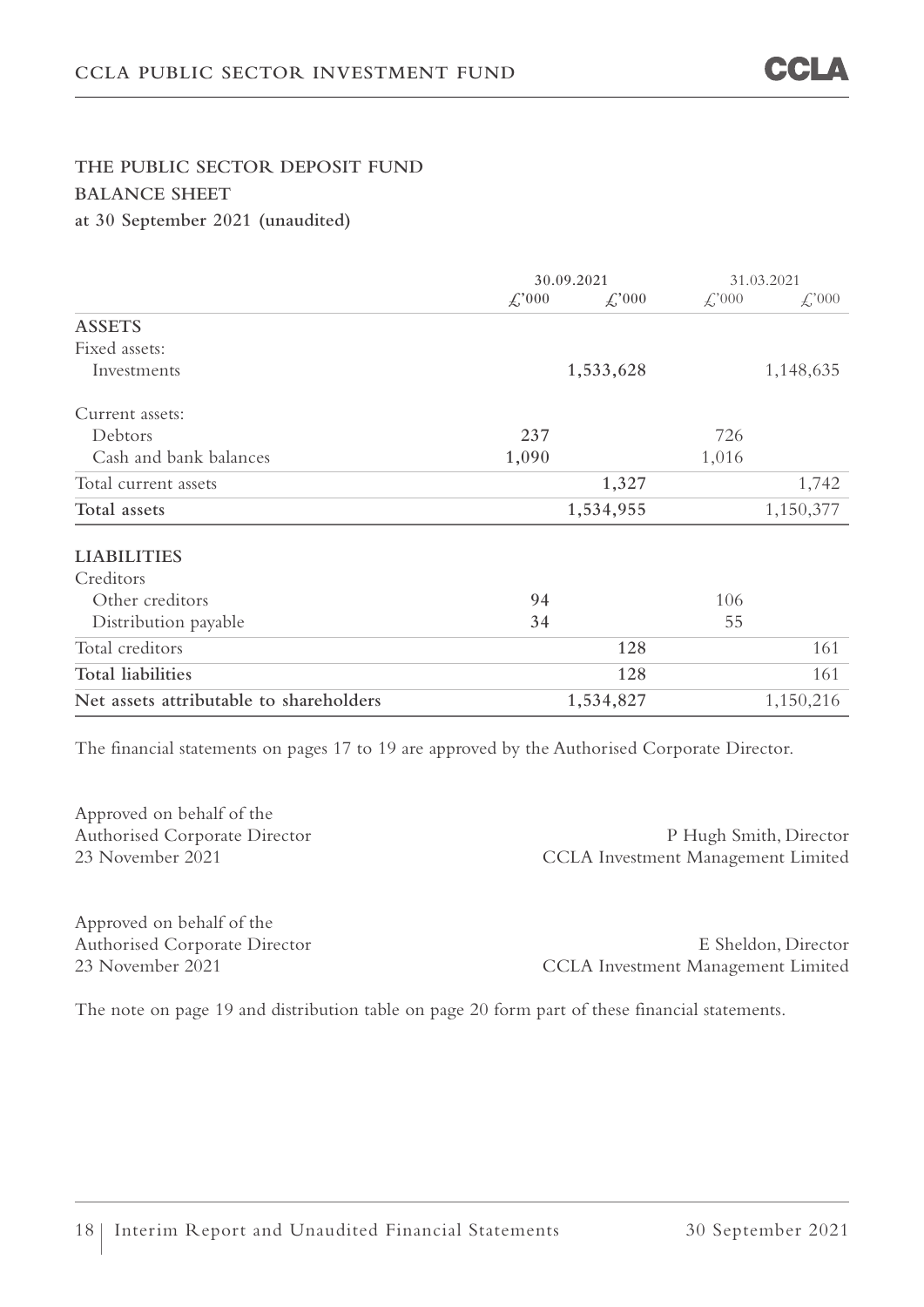## **THE PUBLIC SECTOR DEPOSIT FUND NOTE TO THE FINANCIAL STATEMENTS for the half year ended 30 September 2021 (unaudited)**

#### **1. Accounting policies**

*Basis of preparation* 

The financial statements of the Company which comprise the financial statement of its Sub-Fund have been prepared on a going concern basis, in compliance with UK GAAP including FRS 102 and in accordance with the Statement of Recommended Practice for UK Authorised Funds (SORP) issued by The Investment Association in May 2014 (and amended in June 2017), the Scheme and the COLL Sourcebook. The financial statements have been prepared under the historical cost basis, as modified by the revaluation of investments, where applicable.

The Sub-Fund is exempt from preparing a statement of cash flows under FRS 102 as substantially all of the Sub-Fund's investments are highly liquid, substantially all of the Sub-Fund's investments are carried at market value and the Sub-Fund provides a statement of changes in net assets.

Unless otherwise stated, all other accounting policies applied are consistent with those of the Annual Report and Financial Statements for the year ended 31 March 2021 and are described in those financial statements.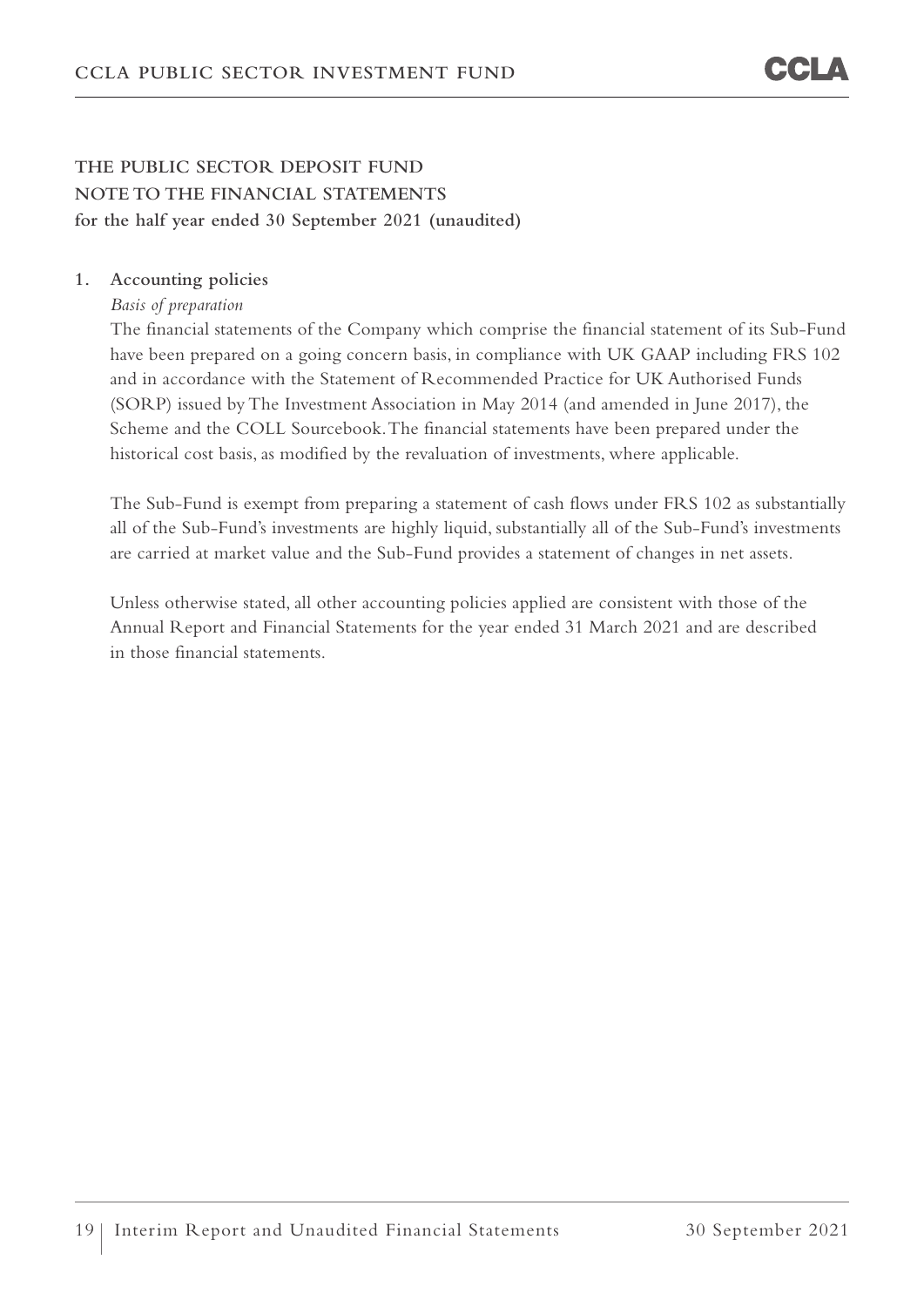## **THE PUBLIC SECTOR DEPOSIT FUND DISTRIBUTION TABLE for the half year ended 30 September 2021 (unaudited)**

| Period ended     | Share<br>Class 1<br>L | Share<br>Class 4<br>L | Total<br>$\frac{1}{2}$ |
|------------------|-----------------------|-----------------------|------------------------|
| April 2021       | 7,344                 | 34,153                | 41,497                 |
| May 2021         | 6,004                 | 33,486                | 39,490                 |
| June $2021$      | 8,331                 | 33,493                | 41,824                 |
| <b>July 2021</b> | 8,593                 | 30,075                | 38,668                 |
| August 2021      | 8,453                 | 28,616                | 37,069                 |
| September 2021   | 7,848                 | 26,502                | 34,350                 |
|                  | 46,573                | 186,325               | 232,898                |

The PSDF accrues distributions on a daily basis and funds are paid out on a monthly basis on or around the first working day of the following month. Distributions are paid gross.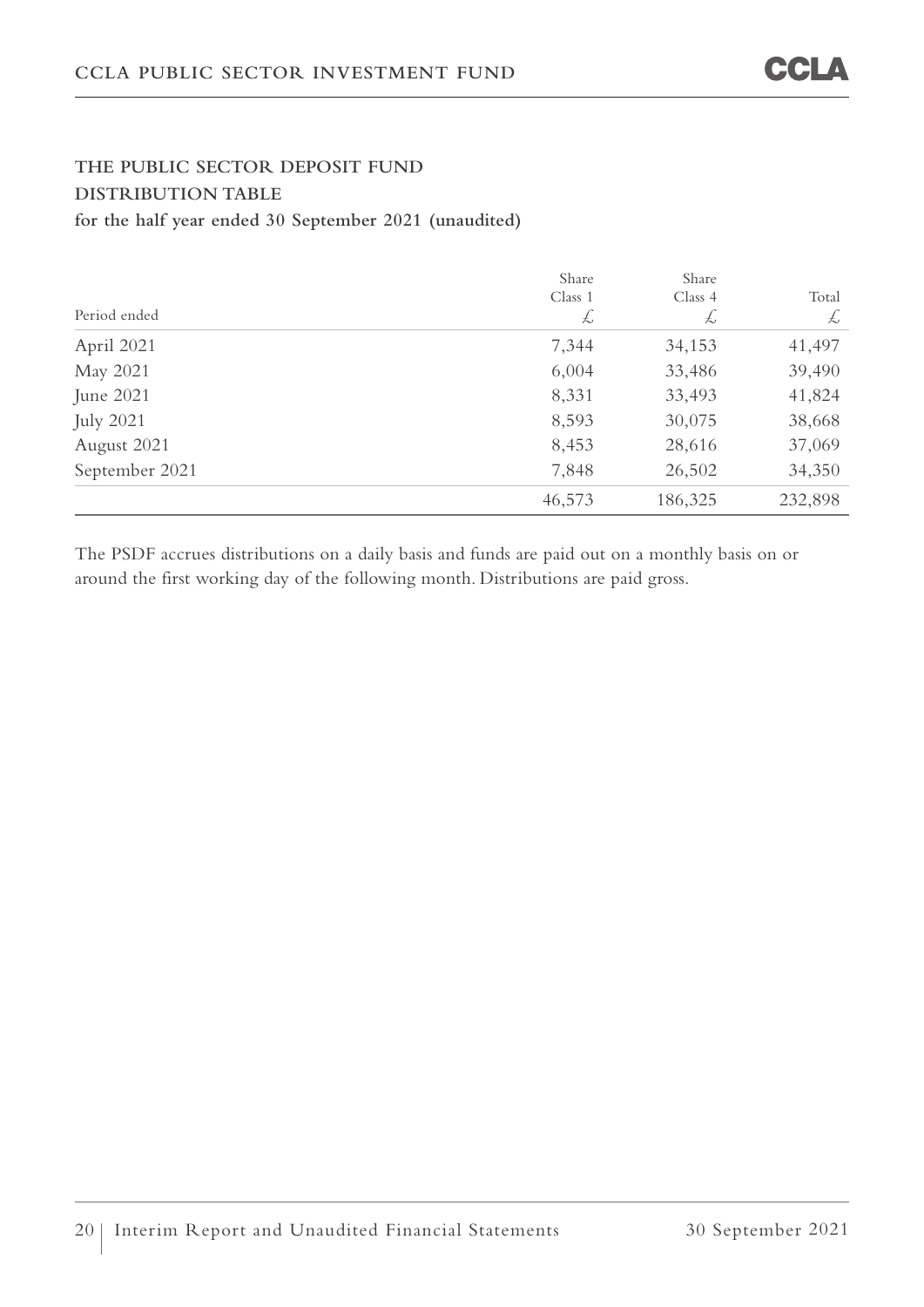#### **DETAILS OF THE BOARD**

**The Advisory Board** 

An Advisory Board for PSDF has been established by CCLA to represent the interests of shareholders and the public sector as a whole. The Advisory Board meets regularly with CCLA, the ACD of PSDF, to provide guidance and monitor the management and development of PSDF. The Board operates on an advisory basis only.

R Kemp CBE (Acting Chairman) T Beattie – resigned 20 May 2021 C Clement-Williams P Clokie OBE – resigned 4 October 2021 D Donnelly R Love – appointed 17 September 2021 G Macgregor A Naylor – resigned 17 August 2021 C Noble – resigned 1 September 2021 S Pickup OBE J Turnbull L Webster C West R Woodley – appointed 20 September 2021

**Secretary**  J Fox

**Authorised Corporate Director, Investment Manager and Registrar**  CCLA Investment Management Limited Senator House, 85 Queen Victoria Street London EC4V 4ET Telephone: 0207 489 6000 Client Service: Freephone: 0800 022 3505 Email: clientservices@ccla.co.uk www.ccla.co.uk *Authorised and regulated by the Financial Conduct Authority* 

#### **Administrator**

*Third party administrator appointed by CCLA*  HSBC Securities Services (UK) Limited 1-2 Lochside Way Edinburgh Park Edinburgh EH12 9DT *Authorised and regulated by the Financial Conduct Authority* **Officers of the ACD**  *Directors responsible for PSDF*  P Hugh Smith (Chief Executive) J Bevan (Chief Investment Officer) – resigned 8 September 2021 E Sheldon (Chief Operating Officer) A Robinson MBE (Director Market Development)

*Non-Executive Directors of the ACD*  R Horlick (Chairman) J Hobart – appointed 25 October 2021 J Jesty C Johnson G Newson – resigned 25 October 2021 A Roughead C West

*Fund Managers*  S Freeman R Evans

*Company Secretary*  J Fox

*Chief Risk Officer*  JP Lim

*Head of Ethical and Responsible Investment*  J Corah

**Third Party Advisors**  *Depositary*  HSBC Bank plc 8 Canada Square London E14 5HQ

*Banker*  HSBC Bank plc 8 Canada Square London E14 5HQ

*Legal Advisors*  Farrer & Co LLP 66 Lincoln's Inn Fields London WC2A 3LH

*Independent Auditors*  PricewaterhouseCoopers LLP 7 More London Riverside London SE1 2RT